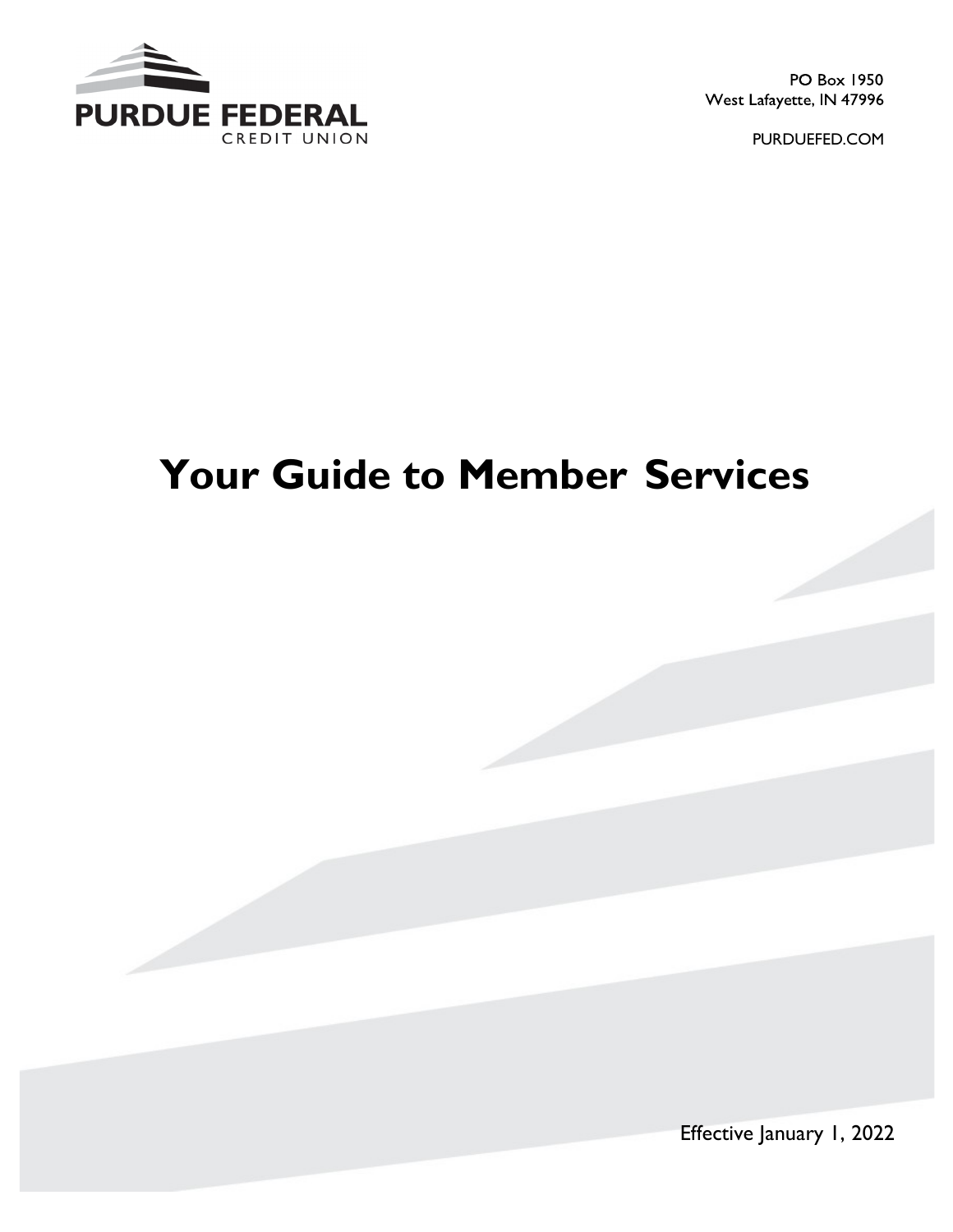# **MEMBERSHIP AND ACCOUNT AGREEMENT**

 This agreement covers your and our rights and responsibilities concerning account(s) offered to you by Purdue Federal Credit Union ("Credit Union" or "Purdue Federal"). In this Agreement, the words "you" and "your" mean anyone who signs a New Account Application ("Account Application") or Account Change Card. The words "we", "us" and "our" mean the Credit Union. The word "account" means any one or more share or other accounts you have with the Credit Union, including but not limited to savings, checking, money market, health savings, IRA, and certificate. The classification and form of ownership of your accounts is set forth on your Account Application or Account Change Card. By signing a New Account Application or Account Change Card, each of you, jointly and severally, agree to the terms and conditions in this Agreement and in the Account Application, Account Change Card, Rate Sheet Truth-in-Savings Act Disclosure, and the Fee Schedule, and the Credit Union's Bylaws and Policies, and any amendments of these documents from time to time, which collectively govern your membership and accounts. You agree that this is a consumer account for personal use only. All commercial accounts, even if titled as a sole proprietorship doing business in a person's name, must be opened as a commercial account and are governed under a separate agreement.

# **YOUR ELIGIBILITY AND ACCOUNT OWNERSHIP**

#### **MEMBERSHIP ELIGIBILITY**

 To be eligible for membership in the Credit Union, you must be an individual qualifying within the Credit Union's field of membership, and must purchase and maintain at least one share (the "membership share") of \$5.00 in a primary main share savings account as required by the Credit Union's Bylaws. Purdue Federal membership is open to any current student, employee, persons retired as pensioners or annuitants of, and alumni of the Select Employee Groups of the Credit Union or qualify through one of our other fields of membership, and any current member's immediate family. A complete list of all current fields of membership and Select Employee Groups is available at any Purdue Federal branch location and on our website [purduefed.com](https://purduefed.com). As a member of Purdue Federal, you share in its ownership. You join a cooperative financial institution organized under federal credit union regulations.

#### **USA PATRIOT ACT**

#### IMPORTANT INFORMATION ABOUT PROCEDURES FOR OPENING A NEW ACCOUNT

 To help the government fight the funding of terrorism and money laundering activities, federal law requires all financial institutions to obtain, verify and record information that identifies each person who opens an account.

#### WHAT DOES THIS MEAN FOR YOU?

 When you open an account, we will ask for your name, address, date of birth and other information that will allow us to identify you. We may also ask to see your driver's license or other identifying documents.

#### **SHARE INSURANCE**

 Deposits at Purdue Federal are federally insured through the National Credit Union Share Insurance Fund of the National Credit Union Administration ("NCUA"), an independent agency of the U.S. Government. Non-IRA accounts owned individually are insured to a combined total of \$250,000. Individual Retirement Accounts (IRAs) may be insured separately up to an additional \$250,000. Additional coverage amounts vary by account type and ownership. For example, joint ownership accounts are insured separate from individual accounts. To estimate the share insurance coverage for your accounts, please visit NCUA's Share Insurance Estimator at <www.mycreditunion.gov/estimator>.

#### **ACCOUNT OWNERSHIP**

 **Individual:** An individual account is owned by one person. Upon the death of the account owner, the interest passes to the decedent's estate unless a Payable on Death (POD) beneficiary has been designated. This is subject to other provisions of this Agreement governing our protection for honoring transaction requests of an owner or owner's agent prior to notice of an owner's death and to any security interest or pledge granted by the account owner and subject to our statutory lien rights.

 **Joint Ownership with Rights of Survivorship and not as Tenants in Common:** A joint ownership account is owned by two or more persons. Joint ownership applies to all deposit suffixes under the account number, such as special savings, checking, etc. Any or all owners can make deposits and withdrawals regardless of contributions. Any joint owner is authorized or deemed to act for the other owner(s) and the Credit Union may accept orders and instructions regarding the account, requests for future services and any transaction from any account owners. Each owner guarantees the signature of the other owner(s). Any account owner may withdraw all funds in the account, stop payment on items drawn on the account, transfer, or pledge to the Credit Union all or any part of the deposits of any account without the consent of the other account owner(s), and the Credit Union shall have no duty in such event to notify any other account owner(s). The Credit Union reserves the right at any time to require written consent of all account owners of a change of ownership, termination of an account or require that all owners agree in writing to any transaction concerning the account. If a deposited item in a jointly owned account is returned unpaid, an account is overdrawn, or if we do not receive final payment on any transaction, each account owner is jointly and severally liable for the amount of the returned item, overdraft, or unpaid amount and any charges of fees, regardless of who initiated or benefitted from the transaction. If any account owner is indebted to us, we may enforce our rights against any account owner or all funds in the jointly owned account regardless of who contributed them. A joint account includes rights of survivorship. This means when one owner dies, all sums in the account will pass to the surviving owner(s). A surviving owner's interest is subject to the Credit Union's statutory lien for the deceased owner's obligations, and to any security interest or pledge granted by a deceased owner, even if a surviving owner did not consent to it. If a joint owner of an account desires to open an individual account with the Credit Union or to open another joint deposit account with the Credit Union, with one or more different joint owners, this may be accomplished by such joint owner purchasing a new membership share under a different account number.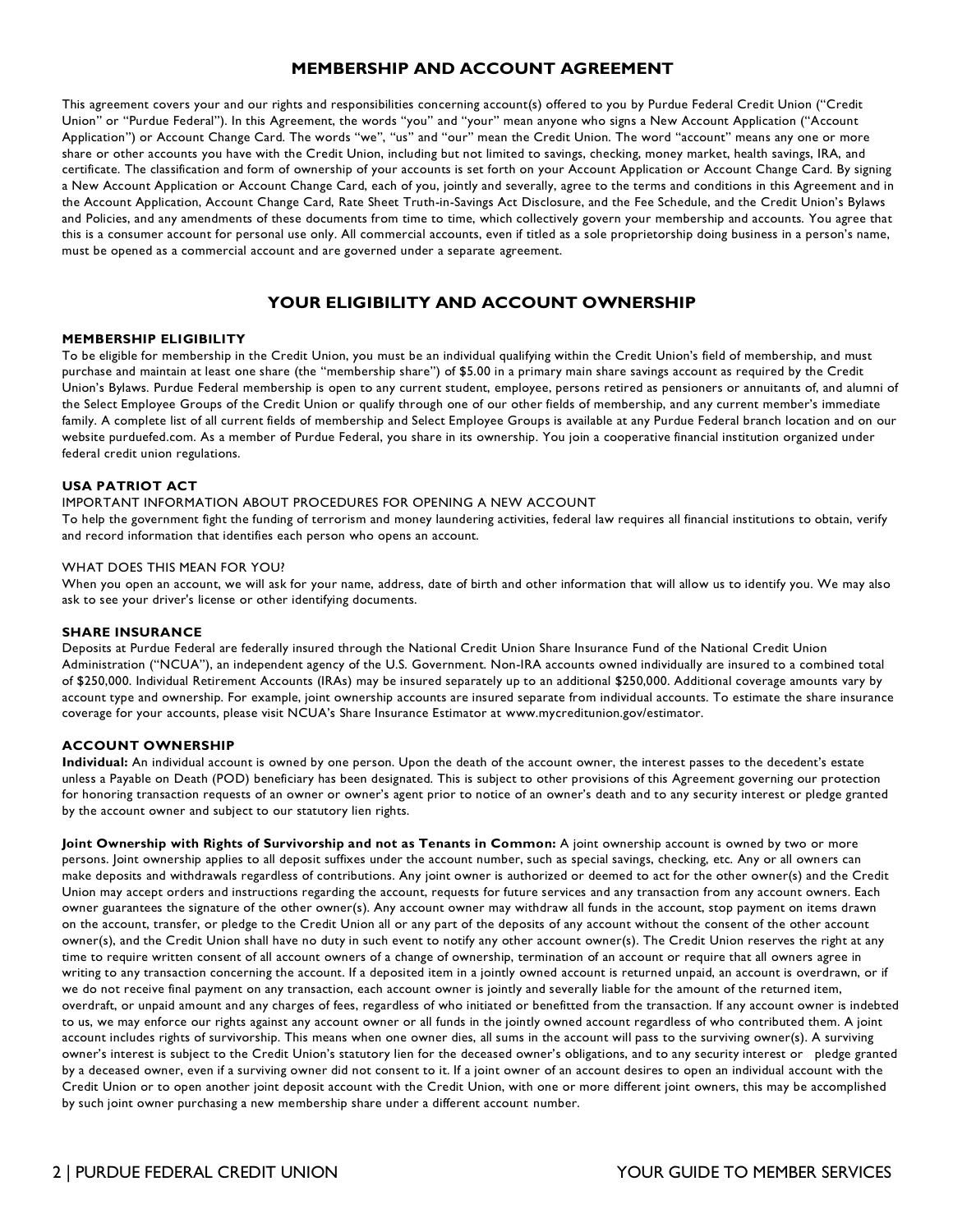**Accounts for Minors:** The Credit Union reserves the right to require any minor account to be a joint account with an owner who has reached the age of majority under state law, who shall be jointly and severally liable to the Credit Union for any returned item, overdraft or unpaid charges and fees on the account. The Credit Union may make payments of funds directly to the minor without regard to his or her minority. Unless a parent or guardian is an account owner with the minor, the parent or guardian shall not have any access rights to the minor's account. The Credit

 Union has no duty to inquire as to use or purpose of any transaction by the minor or any account owner. We may require written authorization from all account owners to change the account status once the minor reaches the age of majority.

#### **Uniform Transfers/Gifts to Minors: A Uniform Transfer to Minor Account ("UTMA") or Uniform Gifts to Minors Act**

 **("UGMA"):** A Uniform Transfer/Gifts to Minor Account (UTMA/UGMA) is an individual account established by a custodian by depositing funds as an irrevocable gift to a minor. The minor to whom the gift is made is the owner and beneficiary of the account and must qualify to be a member of the Credit Union. The custodian has possession and control of the account for the exclusive right and benefit of the minor and, barring a court order otherwise, is the only party entitled to transact on the account. The custodian agrees to be bound by the terms of this Agreement. The Credit Union has no duty to inquire as to the use or purpose of any transaction by the custodian. In the event of the custodian's death, the Credit Union may place a hold on the account until instructions are received from a person authorized by law to withdraw funds on behalf of the minor.

 **Guardianship/Custodial:** The Credit Union may open accounts in cases of guardianship or for certain custodial situations, such as Social Security Representative Payees. In opening these types of accounts, the Credit Union acts only as a depository for the funds and is under no obligation to act as a fiduciary or to inquire as to the powers or duties of the guardian, custodian, or representative payee. The guardian, custodian, or representative payee agrees to be bound by the terms of this Agreement, but the beneficiary must qualify to be a member of the Credit Union.

 **Trust:** The Credit Union may open an account for certain types of trusts. We are not authorized to advise you on the legalities of trust documentation or which account(s) or documentation may suit your specific requirements. For a revocable trust, the grantor must be eligible for membership. For an irrevocable trust, when there are no surviving grantors at the time of account opening, either the settlor or the trust beneficiaries must be a member of the Credit Union. The Trustees agree to be bound by the terms of this Agreement. The Credit Union has no duty to inquire as to the use or purpose of any transaction by the trustees.

 **Estate:** The Credit Union may open an account for an estate administered by a court in Indiana. The deceased must have been a member of the Credit Union or all beneficiaries of an estate must be members. The Credit Union has no duty to inquire as to the use or purpose of any transaction by the personal representative of the estate. The personal representative agrees to be bound by the terms of this Agreement.

Power of Attorney (POA): The Credit Union may allow a third person acting as your attorney-in-fact to make transactions on your account(s), pursuant to a written POA, but we have no obligation to do so. You agree that we have no obligation to verify the scope, authenticity, and validity of any POA presented to us. If we accept the POA, we have no duty to inquire as to the use or purpose of any transaction(s) by your attorney-in-fact, and may restrict or refuse account access, withdrawals and transfers.

Payable on Death (POD): A POD account designation is an instruction to the Credit Union that an individual or joint account so designated is payable to the owner(s) during his, her, or their lifetimes and when the last account owner dies, is payable to all surviving POD beneficiaries, unless subject to our right of set-off or a pledge of the funds in the account, in which case all sums in the account will belong to us up to the amount of the obligation owed. If the beneficiary does not survive the last account holder, the share of the account payable to a deceased beneficiary will be divided pro rata among the remaining beneficiaries. Unless otherwise stated, accounts are payable to beneficiaries in equal shares. If all named POD beneficiaries pre-decease the owner(s), the account shall be paid to the estate of the last surviving owner. Upon the vesting of any interest in any rights of a POD beneficiary, all sums payable shall be subject to any right of set-off between us and the POD beneficiary. Any POD beneficiary designation shall not apply to Individual Retirement Accounts (IRAs) and Health Savings Account (HSAs). The Credit Union shall at no time have any obligation whatsoever to notify any beneficiary of the existence of any account or the vesting of the beneficiary's interest in any account, except as otherwise provided by law. Any owner, during their lifetime, may designate or change POD beneficiaries at any time, but only by filling out and returning to us a form we provide you.

#### **DEATH OF ACCOUNT OWNER**

 The Credit Union may continue to honor all transfers, withdrawals, deposits and other transactions on the account until the Credit Union is notified of a member's death. Once the Credit Union is notified of a member's death, the Credit Union may pay checks, drafts and other items for a period of ten (10) calendar days after the date of death or honor other payments or transfer orders authorized by the deceased member for a period of thirty (30) calendar days as allowed by law unless the Credit Union receives instructions from any person claiming an interest in the account to stop payment on the drafts or other items. We may require anyone claiming a deceased owner's account funds to indemnify us for any losses resulting from our honoring that claim. We may require the claimant to the deceased member's account to produce certain documents before releasing the funds in the account, including but not limited to a death certificate and letters testamentary for the estate.

#### **TAXPAYER IDENTIFICATION NUMBER AND BACKUP WITHHOLDING**

 Your failure to furnish a correct Taxpayer Identification Number (TIN) or meet other requirements may result in backup withholding. If your account is subject to backup withholding, we must withhold and pay to the Internal Revenue Service (IRS) a percentage of dividends, interest and certain other payments. If you do not have a TIN, you will be eligible for a non-dividend-bearing account only. An account without a TIN will still be covered by share insurance under the National Credit Union Share Insurance Fund.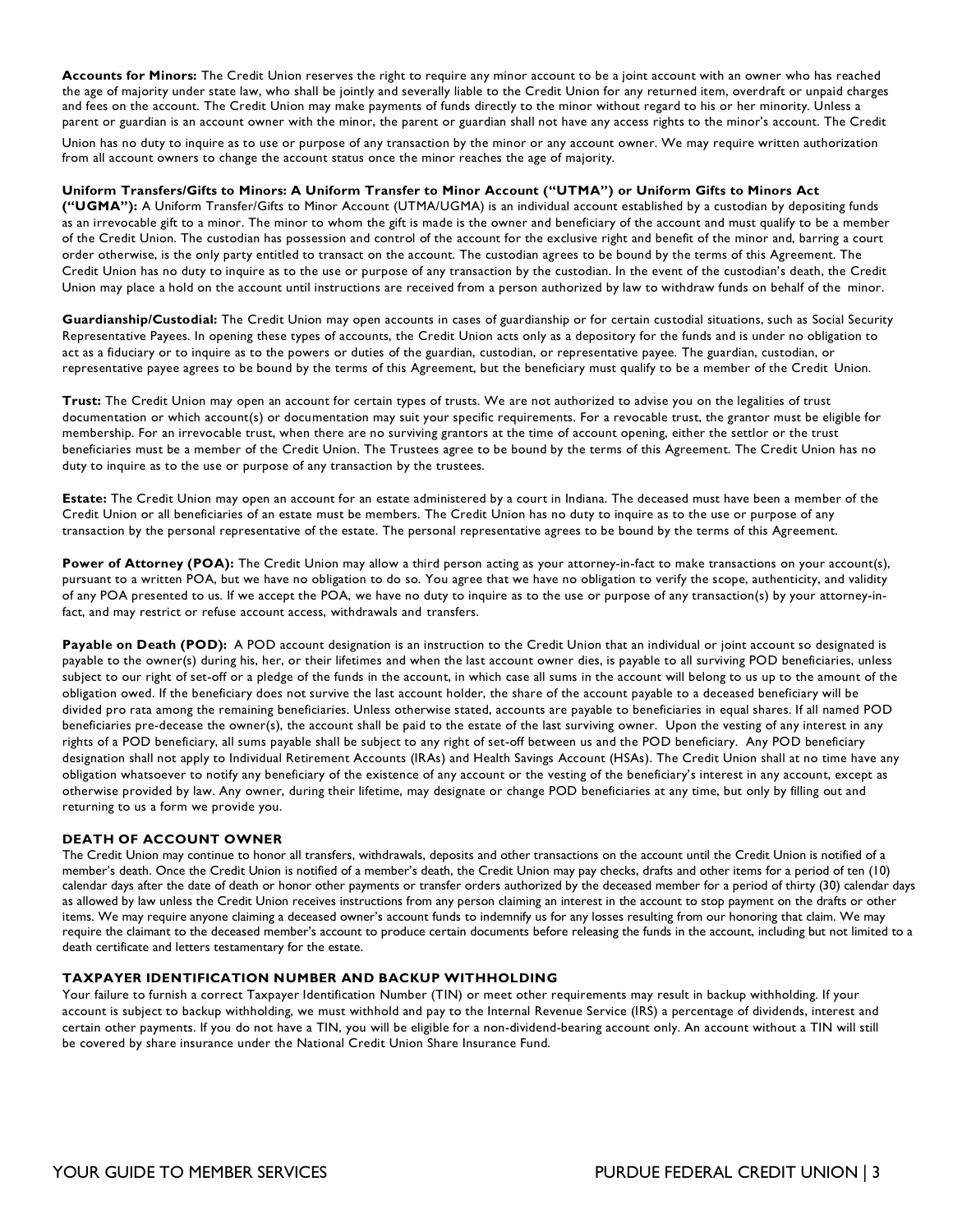# **OPERATION OF YOUR ACCOUNT**

#### **DEPOSIT OF FUNDS**

 Funds may be deposited to any account, in any manner approved by the Credit Union in accordance with the requirements set forth in the Rate Sheet Truth-in-Savings Act Disclosure, the Funds Availability Policy, and other terms of this Agreement. Refusal of any item will be at the Credit Union's discretion.

- **a. Endorsements.** You authorize the Credit Union, in its discretion, to accept transfers, checks, drafts and other items for deposit into any of your accounts if they are made payable to, or to the order of, any one or more owners on the account, whether or not they are endorsed by all payees. If a check, draft or other item that is payable to two or more persons is ambiguous as to whether it is payable to either or both, we may process the check, draft or item as though it is payable to either person. You authorize the Credit Union to supply missing endorsements of any owners if the Credit Union chooses to supply such endorsements. If an insurance, government, or other check or draft requires an endorsement as set forth on the back of the check or draft, the Credit Union may require endorsement as set forth on the item. Endorsements must be placed in the space on the back of the check or draft between the top edge and 1 1/2 inches from the top edge. The Credit Union may accept drafts or checks with endorsements outside this space. However, if any such endorsement or any other markings you or any prior endorser has made on the check or draft cause any delay or error in processing the item for payment, you will be responsible for any loss incurred by the Credit Union due to the delay or error.
- **b. Collection of Items and Foreign Checks/Negotiable Items.** We act only as your agent and we are not responsible for handling items for deposit or collection beyond the exercise of ordinary care. Deposits made by mail or at un-staffed facilities are not our responsibility until we receive them. We are not liable for the negligence of any correspondent or for loss in transit, and each correspondent will only be liable for its own negligence. We may send any item for collection and impose a minimum check or draft amount on any item sent for collection. You waive any notice of nonpayment, dishonor, or protest regarding items we purchase or receive for credit or collection to your account. We reserve the right to pursue collection of previously dishonored items at any time, including giving a payor financial institution extra time beyond any midnight deadline limits. Items drawn on an institution located outside the United States are handled on a collection basis only. We may accept items drawn on a non-U.S. financial institution or payable in a foreign currency on a collection basis at our discretion. We reserve the right to hold the funds until the collection process is complete, even after we've accepted the item for deposit. Items payable off a foreign financial institution or in foreign currency will be converted to U.S. dollars prior to posting to your account. Our Funds Availability Policy does not apply to foreign checks or currency. Actual credit for deposits of, or payable in, foreign currency will be at the exchange rate in effect on final collection in United States dollars. If a check is returned later for any reason, we will subtract the amount of the check and any charges from other banks from your balance. You agree to any fees or adjustments related to the processing or settlement of these transactions as stated in this Agreement, the Fee Schedule, statement, or transaction receipt.
- **c. Restrictive Legends.** We are not required to honor any restrictive legend on items you write unless we have agreed to the restriction in writing. Examples of restrictive legends are "must be presented within 90 days" or "two signatures required" or "not valid over \$500.00."
- **d. Final Payment.** All items or Automated Clearing House (ACH) transfers credited to your account are provisional and subject to our receipt of final payment. If final payment is not received, we reserve the right to charge your account for the amount of such items or ACH transfers or both, and impose a return item charge on your account. If the Credit Union incurs any fee to collect any item, the Credit Union may charge such fee to your account. The Credit Union reserves the right to refuse or return all or any items and funds transfers. The Credit Union shall have the right to charge back against your account all previously deposited items or other items endorsed by you that are returned to the Credit Union unpaid, regardless of whether the amount of the item has been available for your use or is included in your account balance.
- **e. Direct Deposit/Payroll Deduction.** You must authorize any direct deposits to your accounts by a separate authorization form. For grandfathered Purdue Federal Payroll Deductions if applicable, you must notify the Credit Union at least thirty (30) days prior to any direct deposit or preauthorized transfer you wish to cancel or change the direct deposit or direct transfer option. If the Credit Union is required to reimburse the U.S. Government for any benefit payment directly deposited into your account for any reason, you agree the Credit Union may deduct the amount returned from any of your accounts, without prior notice and at any time, except as prohibited by law. We may also use any other legal remedy to recover the amount of our liability. You agree that any amount deposited into your account in error by payroll deduction, direct deposit or otherwise, does not belong to you and is not for your use. You authorize us to deduct the errant deposit from your account or from any other account you have with us, without prior notice and at any time. You agree that these errant deposit funds are the property of the Credit Union and you are liable to the Credit Union for the deposit amount and the cost of legal expenses, if any incurred by the Credit Union in recovery of the funds.
- **f. Crediting of Deposits.** Deposits made after the deposit cutoff time and deposits made on holidays or days other than our business days will be credited to your account on the next business day. See the Funds Availability Policy for full detail. See the Digital Banking Services Agreement for full detail on items deposited via mobile check deposit.

#### **WITHDRAWALS OR TRANSFERS**

 You may make withdrawals or transfers from your account in any manner which is permitted by the Credit Union (i.e. check, Automated Teller Machines (ATMs), Point-of-Sale (POS), in person at a branch, by mail, telephone, automatic transfer, Shared Branching, Digital Banking, Mobile Banking, or Bank-by-Phone, as applicable). If the Credit Union accepts for processing any written order to pay funds from your account that is not drawn on a form provided by the Credit Union or its designated check vendor, you will be responsible for any loss incurred by the Credit Union for handling the item. The Credit Union may return as unpaid any item that is not drawn on a form provided by the Credit Union or its designated check vendor.

4 | PURDUE FEDERAL CREDIT UNION YOUR GUIDE TO MEMBER SERVICES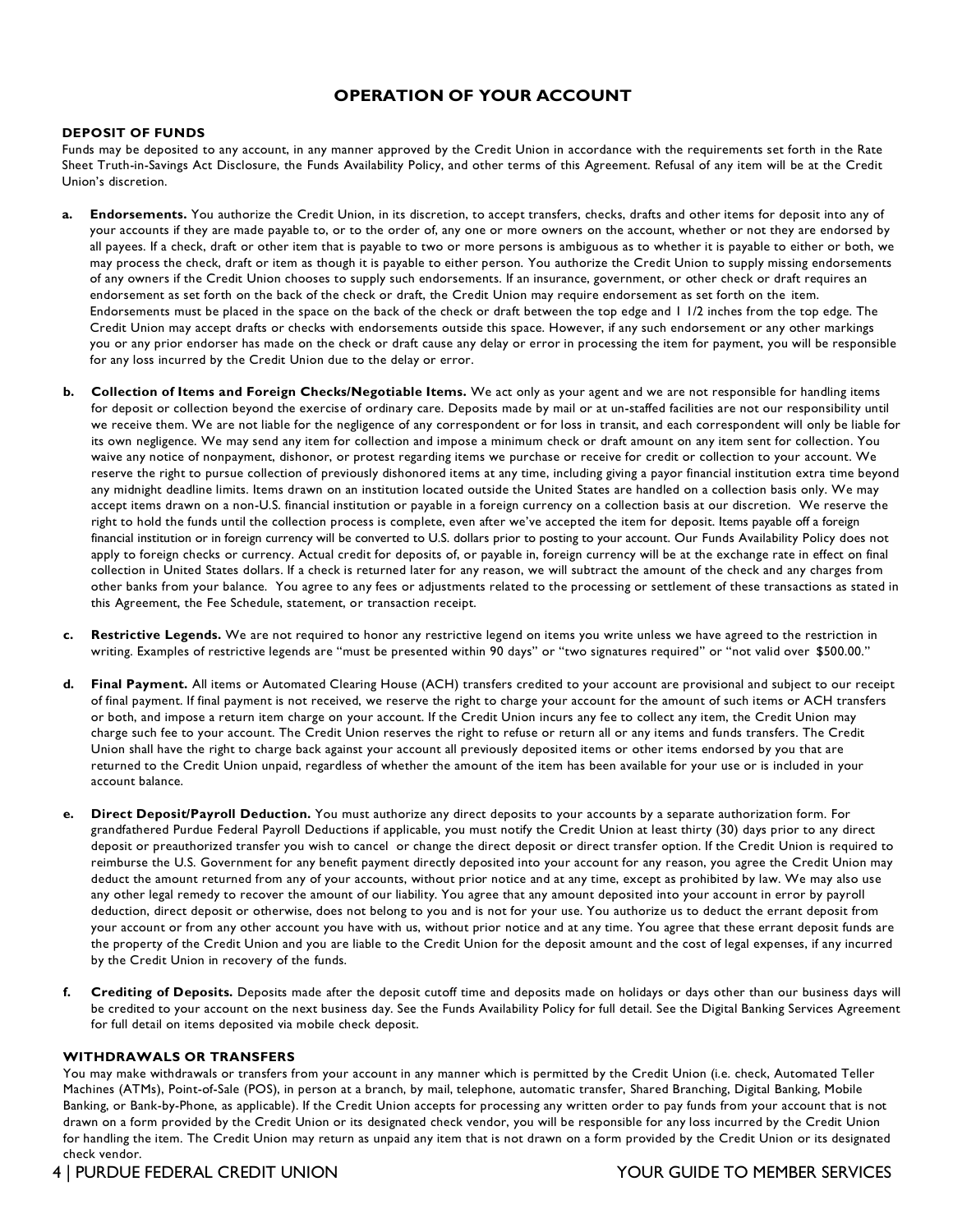- **a. Authorized Signature.** In order to access any account, the Credit Union must have your authorized signature on a New Account Application or Account Change Card. The Credit Union is authorized to recognize your signature, but will not be liable for refusing to honor any item or instruction of yours if it believes in good faith that the signature on such item or instruction is not genuine. If you have authorized the use of a facsimile signature, the Credit Union may honor any check or draft that appears to bear your facsimile signature even if it was made by an unauthorized person. If you give your account number to a third person, you authorize us to honor transactions initiated by the third person even if you did not specifically authorize a particular transaction.
- **b. Shared Branching.** You may be allowed to conduct transactions at another credit union that participates in the CO-OP Financial Services Shared Branching Network ("Shared Branching"). Shared Branching allows you to perform transactions on your individual Purdue Federal accounts at a credit union branch other than Purdue Federal. Credit unions that participate in Shared Branching offer convenient services to members, including those that may be traveling or relocating. Not all services may be available at all Shared Branching locations. Purdue Federal may restrict access to Shared Branching services at any time. You will receive receipts for transactions conducted at Shared Branching locations and the transaction information will be reflected on your periodic statement. Cash back on all shared branching transactions may be limited to \$500 per member, per day, depending on the local rules of that credit union. All checks presented for deposit with cash back will be processed based on the balance of available funds in the account prior to the transaction. Any Power of Attorney (POA) authorized to act on your behalf will not be able to perform transactions through a Shared Branching location.
- **c. Credit Union Examination.** The Credit Union may disregard information on any check or draft other than the signature of the drawer, amount of the item, and any magnetic encoded information. You agree that the Credit Union does not fail to exercise ordinary care in paying an item solely because its procedures do not provide for sight examination of items.
- **d. Sub-accounts.** NOTICE for Account Holders: Your savings or checking account will consist of a transaction sub-account and a savings sub- account. Funds not routinely needed to pay debits may be transferred to a savings sub-account. We may periodically transfer funds between these two sub-accounts. If your account is a Plan (i.e. HSA or IRA) on which dividends are paid, your dividend calculation will remain the same. Otherwise, the savings sub-account will be non-dividend bearing. The savings sub-account will be governed by the rules governing our other savings accounts indicated within the Account Transaction Limitations section within this Agreement. This process will not affect your available balance, the dividends you may earn, NCUA insurance protection, your monthly statement, or any other Account features.

#### **WIRE TRANSFERS AND AUTOMATED CLEARING HOUSE (ACH)**

 Except as amended by this Agreement, electronic fund transfers we permit that are subject to Article 4A of the Uniform Commercial Code will be subject to such provisions of the Uniform Commercial Code as enacted by the state where the main office of the Credit Union is located. You may initiate or receive credits or debits to your account via wire transfer or ACH transfer. You agree that any outgoing wire or ACH transfer is processed at our discretion and you agree to any applicable provisions. You agree that we will not be responsible for loss by any person or institution where a receiving financial institution posts or processes a payment order request. You also agree that after we have accepted a payment order, no amendment or cancellation will be effective without the agreement of the Credit Union. We are not obligated to execute any order to transfer funds out of your account if the amount of the requested transfer plus applicable fees exceeds the available funds in your account. Payment orders we accept will be executed within a reasonable time of receipt, but may not necessarily be executed on the date they are received. Cutoff times may apply to the receipt, execution and processing of fund transfers, payment order, cancellations, and amendments. If a request for a fund transfer, payment order, cancellation, or amendment is received after a cutoff time, it may be treated as having been received on the next business day. Information about any cutoff times is available upon request. Any account owner may amend or cancel a payment order, even if that person did not initiate the order. We may refuse any request to amend or cancel a payment order that we believe will expose the Credit Union to liability or loss. Any request that we accept to amend or cancel a payment order will be processed within a reasonable time after it is received. You agree to hold us harmless from and indemnify us for all losses and expenses resulting from any actual or attempted amendment or cancellation of a payment order. We will not provide you with next day notice of ACH transfers, wire transfers, and other electronic payments credited to your account. Instead, the credits will be shown on periodic statements we provide to you. You may contact us to determine whether a credit has been received.

 We may accept on your behalf payments to your account that have been transmitted through one or more Automated Clearing Houses and which are not subject to the Electronic Fund Transfer Act and your rights and obligations with respect to such payments shall be construed in accordance with and governed by the laws of the State of Indiana as provided by the operating rules of National Automated Clearing House Association (NACHA), which are applicable to ACH transaction involving your account.

 Transmitters and receivers of ACH transactions and wire transfers should be aware that the Credit Union might, from time to time, need to temporarily suspend processing of a transaction for greater scrutiny or verification in accordance with the laws and regulations of the Office of Foreign Assets Control. This action may affect settlement or availability of the transaction.

 You must sign a separate Wire Transfer Security Agreement if you wish to initiate wire transfers. When you initiate a wire transfer, you must identify the recipient and the financial institution by name and by account or identifying number. We (and other financial institutions) may rely on the account or other identifying number as the proper identification even if it identifies a different party or institution. You agree to pay any applicable fees related to these services as set forth on the Fee Schedule. Federal Reserve Regulation J governs wire transfers if the transfer is cleared through the Federal Reserve. Additionally, wire transfers that are made by consumers from the United States to other countries are considered "remittance transfers" in accordance with the Consumer Financial Protection Bureau's Regulation E (12 C.F.R § 1005). Terms applicable to such transactions will be disclosed to you at the time the wire is requested in accordance with applicable law.

 The Credit Union will not be liable to you for any incidental, consequential or special damages resulting from late or improper execution or failure to execute an ACH payment order or wire transfer. We are not liable for errors, delays, interruptions, or transmission failures caused by third parties or circumstances beyond our control, including but not limited to acts of God, mechanical, electronic, or equipment failures.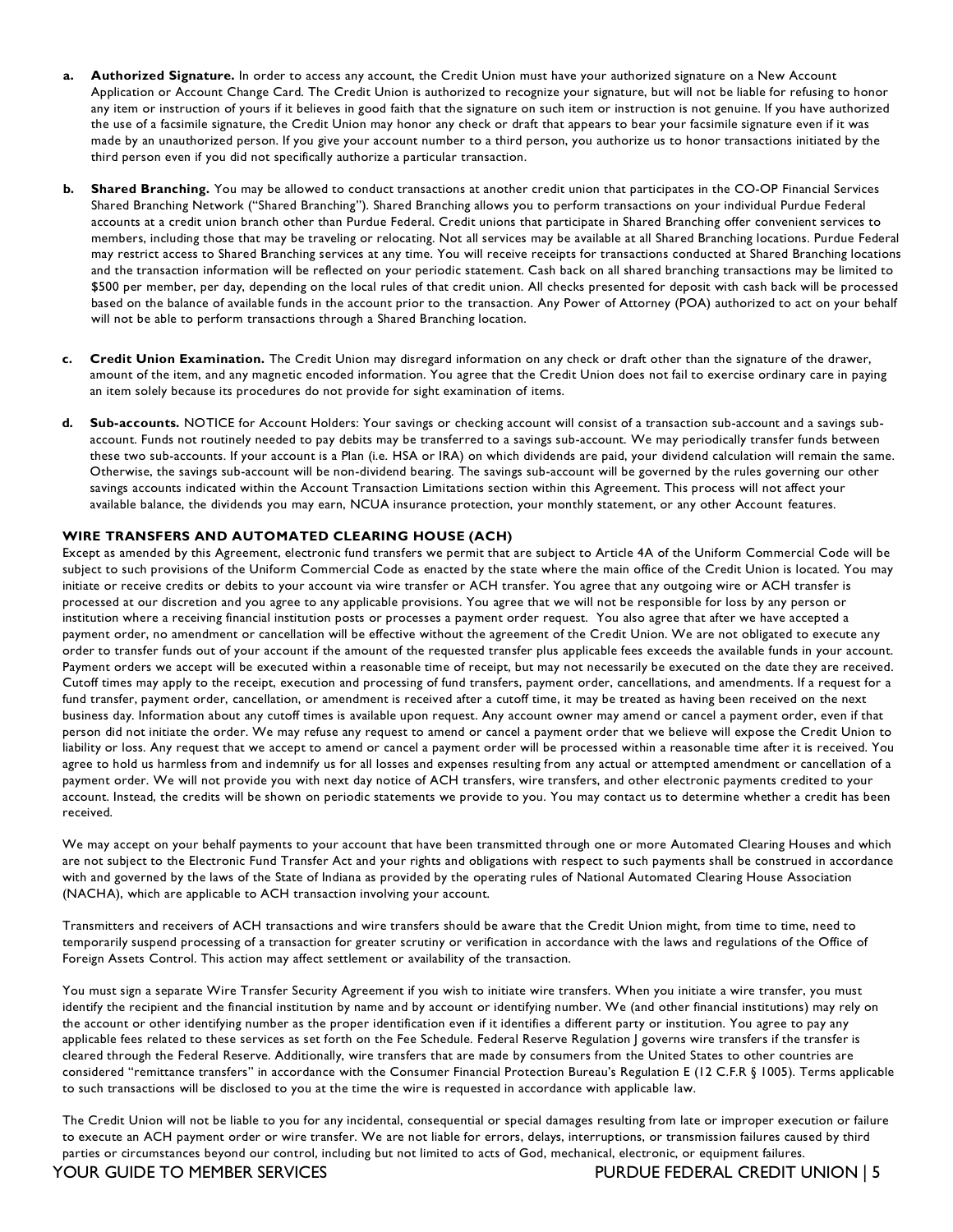#### **RATES AND FEES**

 We pay dividends and assess fees against your account as set forth in the Rate Sheet Truth-in-Savings Act Disclosure and Fee Schedule. We may change the Rate Sheet Truth-in-Savings Act Disclosure or Fee Schedule at any time and will notify you as required by law.

#### **ACCOUNT TRANSACTION LIMITATIONS**

- **a. Withdrawal Restrictions.** The Credit Union may permit a withdrawal only if you have sufficient available funds in your account to cover the full amount of the withdrawal or have an established overdraft transfer plan. The Credit Union reserves the right to require a 48-hour notice prior to making cash withdrawals of \$3,500 or more. The Credit Union may also refuse to allow a withdrawal in other cases; for example: (1) any dispute between the owners about the account (unless a court has ordered the Credit Union to allow the withdrawal); (2) a legal garnishment or attachment is served; (3) the account secures any obligation to the Credit Union; (4) any required documentation has not been presented; or (5) one or more of your Credit Union loans is delinquent. You will be advised of the reasons for refusal if such action is taken. Any garnishment is subject to the Credit Union's lien or security interest in the account, except when prohibited by law. The Credit Union reserves the right to require members to give notice in writing of any intended withdrawals from any account of not less than seven (7) days and up to sixty (60) days in accordance with applicable law before such withdrawal.
- **b. Transfer Limitations.** For savings and money market accounts, during each calendar month, federal regulation may prohibit you from making more than six withdrawals or transfers to another credit union account of yours or to a third party by means of a pre-authorized or automatic transfer, telephonic order, Digital Banking, or instruction or similar order to a third party (including checks). If a transfer request would exceed the transfer limitations in any calendar month period, we may refuse or reverse the transfer, and your account will be subject to suspension or closure by the Credit Union. These restrictions do not apply to withdrawals or transfers requested in a branch, by mail, or at an ATM, and do not apply to transfers by any method that are directly applied to your Credit Union loan. Due to COVID, we have temporarily removed the transfer limitations as allowed by federal regulation. We will provide notice as required by law of any future changes.

#### **OVERDRAFTS**

#### **OVERDRAFT LIABILITY AND PROTECTION PLAN**

- **a. Overdraft Liability.** If at any time, on any day, the available balance in your account is not sufficient to cover checks, drafts, ACH, fees or other items at the time the item is presented for payment (excluding ATM and one-time Debit Card transactions), those amounts will be handled in accordance with our overdraft protection procedures described in the coming sections. The Credit Union's determination of a non- sufficient account balance may be made at any time between presentation of the debit and the Credit Union's midnight deadline with only one review of the account required. Items will be paid in the order they are presented to the Credit Union. The Credit Union may impose a Non- Sufficient Funds or Courtesy Pay/Paid NSF fee for overdrafts created by checks, drafts, ACH or fees. Your account will then be subject to a Non-Sufficient Funds or Courtesy Pay/Paid NSF fee for the item as set forth in the Fee Schedule whether paid or returned. Except as otherwise agreed in writing, the Credit Union, by covering one or any overdraft, does not agree to cover overdrafts in the future and may discontinue covering overdrafts at any time without notice. If the Credit Union pays a check, draft or ACH, or imposes a fee that would otherwise overdraw your account, you agree to pay the overdrawn amount immediately. We reserve the right to pursue collection of previously dishonored items at any time, including giving a payor financial institution extra time beyond any midnight deadline limits. The Credit Union reserves the right to pay items into overdraft, to impose overdraft fees (as stated in the Fee Schedule), and to apply any later deposits or direct deposits (including deposits of Social Security or other government benefits) to those overdrafts or overdraft fees. The total of the discretionary overdraft balance, including any and all fees and charges is due and payable on demand. You must bring your account balance positive within thirty (30) days from the date of the first overdraft occurrence.
- **b. Courtesy Pay/Paid NSF**: If no overdraft protection is available, the Credit Union may still choose to pay the check, draft, ACH or fee in a Non-Sufficient Funds situation if your account meets our internal risk-criteria. A Courtesy Pay/Paid NSF fee is applied to the account that had Non-Sufficient Funds when the Credit Union determines your eligibility for this service and chooses to pay in a Non-Sufficient Funds situation. Courtesy Pay/Paid NSF is not a loan, which means that the Credit Union does not engage in credit underwriting as a basis for determining your eligibility. Courtesy Pay/Paid NSF is a non-contractual service offered to members who meet certain criteria and guidelines. If you choose not to participate in Courtesy Pay/Paid NSF, you are required to contact the Credit Union and request to opt-out of Courtesy Pay/Paid NSF. This request will be effective after it has been received and processed by the Credit Union.
- **c. When Multiple Fees Apply.** A check or ACH debit can be presented for payment multiple times, which is beyond the control of the Credit Union. Each presentment will be charged a separate Non-Sufficient Funds or Courtesy Pay/Paid NSF fee. If a check or ACH debit that was previously declined or returned and a fee was previously charged, such check or ACH debit may be presented again multiple times until paid, and with each presentment, a separate Non-Sufficient Funds fee may be charged. The Credit Union does not control when or how many times a check or ACH debit will be presented for payment on your account. The Credit Union has no duty to immediately notify you of a non-sufficient funds situation.
- **d. Overdraft Procedures.** Non-Sufficient Funds situations are reviewed first to determine if overdraft protection from another account or Purdue Federal Visa® Credit Card has been designated, second to determine whether the overdrawn account is eligible for Courtesy Pay/Paid NSF, and if neither apply, then the check, draft, ACH or fee is not paid and the Non-Sufficient Funds fee is applied to the account. Both the Non-Sufficient Funds fee and Courtesy Pay/Paid NSF fee are applied a maximum of once per item per day.
- **e. Overdraft Protection Options.** The Credit Union offers two ways to allow a check, draft, ACH, one-time debit card transaction, fee or other item to be paid in a Non-Sufficient Funds situation: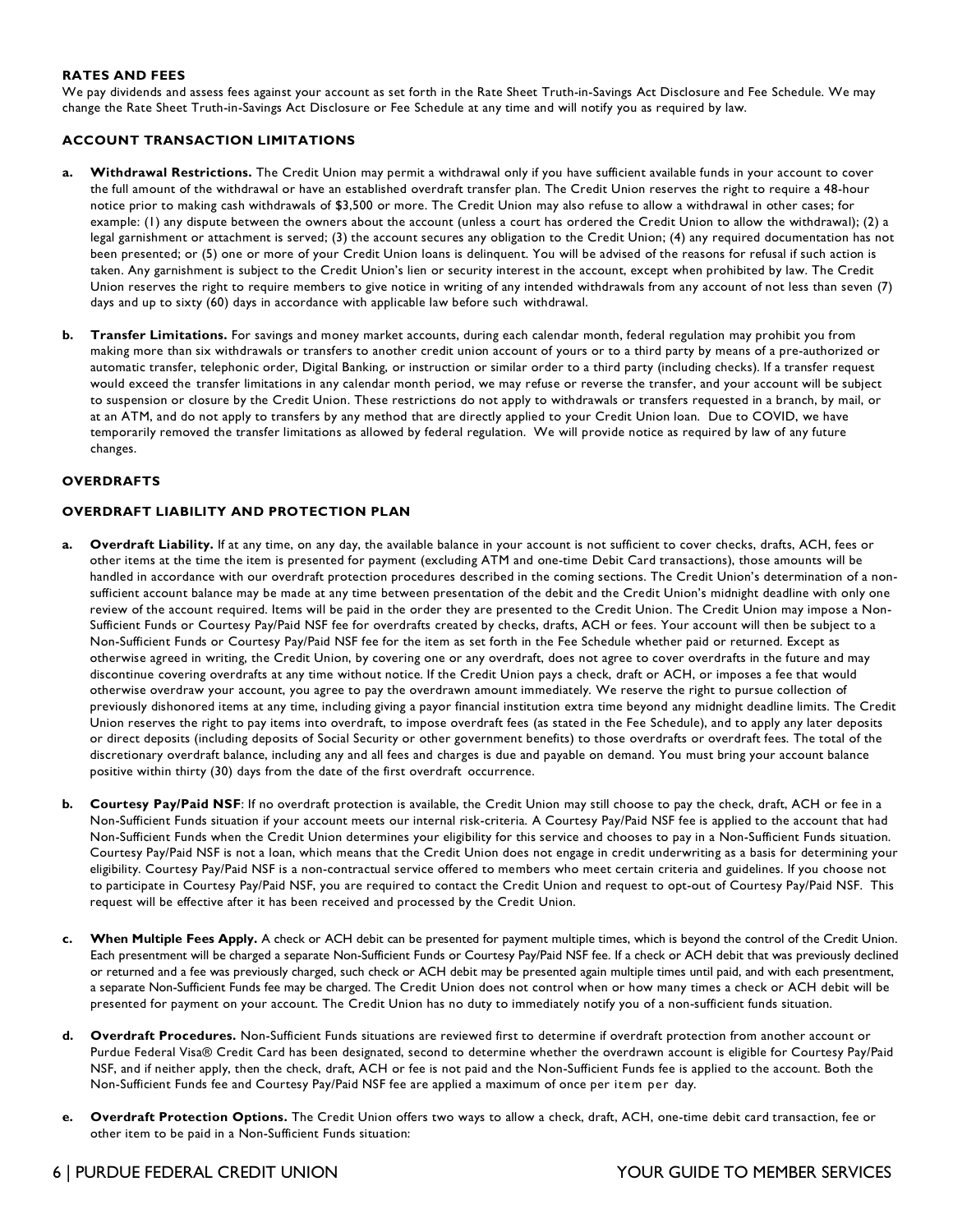**1. Overdraft Account Protection Plan**: You may designate other Credit Union savings accounts to cover the Non-Sufficient Funds situation resulting from such item from your checking account. Contact a Credit Union representative to review your overdraft protection options and to designate an account or multiple accounts. In this case, a Daily Overdraft Transfer Fee may apply. This request will be effective after it has been received and processed by the Credit Union.

 For debit card transactions involving merchant authorization holds, there may be a delay between an authorization and the transaction posting. This delay can sometimes result in a Daily Overdraft Transfer Fee being assessed if there is an insufficient balance in your account at the time of a transaction posting and a transfer is made from the account(s) you have designated for overdraft protection.

 It is important to keep in mind that for debit card transactions, we check your balance at two separate times – first, the available balance is checked at the time a merchant authorization request is received, and second, the balance is checked after the transaction "settles" and posts to your account. If your available balance is insufficient to pay the authorized amount requested by a merchant, we will decline the request. If your available balance is sufficient to cover a merchant's authorization request, the authorization request will be approved and an authorization hold will be placed on your account in the amount of the merchant's authorization request. If a transfer from your designated overdraft protection account occurs, we may charge a Daily Overdraft Transfer Fee on the day a transaction "settles" or posts to your account if the balance in your account is insufficient to pay the posted transaction, even though the available balance was sufficient to cover it at the time the transaction was originally authorized. Any funds in the designated overdraft protection account(s), up to the aggregate amount of the debit card transaction(s) and including the Daily Overdraft Transfer Fee, will be transferred to the checking account and applied to the negative balance.

 **2. Overdraft Credit Card Protection Plan:** Another option is to designate that the Non-Sufficient Funds situation be charged to your Purdue Federal Visa® Credit Card. In this case, the Non-Sufficient Funds amount would be rounded up to the nearest \$100 and charged to your Credit Card account. Contact a Credit Union representative to request this feature. Standard Credit Card interest, terms and conditions would apply. This request will be effective after it has been received and processed by the Credit Union.

#### **POSTDATED AND STALEDATED DRAFTS**

 You agree not to issue any check or draft that is payable on a future date (postdated). If you do issue a check or draft that is postdated and we pay it before that date, you agree that we shall have no liability to you for such payment. You also agree not to deposit checks, drafts or other items before they are properly payable. The Credit Union is under no obligation to you to pay a check or draft drawn on your account that is presented more than six (6) months after its date (staledated), but may charge your account for the payment unless you have placed an effective stop payment.

#### **STOP PAYMENT ORDERS**

- **a. Stop Payment Request.** You may ask the Credit Union to stop payment on any check or draft you or any account owner draw upon your account. You may request a stop payment by telephone mail, through Digital Banking, or in person. The stop payment will be effective if the Credit Union receives the order in time for the Credit Union to act upon the order and you state the number of the account, number of the check or draft, and its exact amount. Stop payment requests submitted through Digital Banking will be in effect by the end of the next business day following the day the request was submitted. You understand the exact information is necessary for the Credit Union's account system to identify the check or draft. If you give the Credit Union incorrect or incomplete information, the Credit Union will not be responsible for failing to stop payment on the check or draft. If the stop payment order is not received in time for the Credit Union to act upon the order, the Credit Union will not be liable to you or to any other party for payment of the check or draft. If we credit your account after paying a check or draft over a valid and timely stop payment order, you agree to sign a statement describing the dispute with the payee, to transfer all of your rights against the payee or other holders of the check or draft to the Credit Union and to assist the Credit Union in legal action against the payee or other holders.
- **b. Duration of Order.** You may make an oral stop payment order, which will lapse within fourteen (14) calendar days unless confirmed by you in writing within that time. A written stop payment order will be effective for six (6) months. A written stop payment order may be renewed for additional six (6) month periods by requesting in writing that the stop payment order be renewed within a period during which the stop payment order is effective. We are not obligated to notify you when a stop payment order expires.
- **c. Liability.** The Credit Union may charge a fee for each check or draft for which a stop payment order is requested, as set forth in the Fee Schedule. You may not stop payment on any certified check, cashier's check, teller's check, or any other check, draft or payment guaranteed by the Credit Union. You should be aware that while payment of the item may be stopped, you may remain liable to any person, including the Credit Union, who is a holder of the item despite the stop payment order. The Credit Union reserves the right to refuse to place a stop payment order if the account balance is insufficient for the check or draft for which the stop payment order is requested to clear. You agree to indemnify and hold the Credit Union harmless from all costs, including attorney's fees, damages or claims related to the Credit Union's action in refusing payment of an item, including claims of any joint account owner, payee or endorsee in failing to stop payment of an item as a result of incorrect information provided by you.
- **d. Cashier's Checks.** If you purchase a Purdue Federal Cashier's Check and it is subsequently lost, stolen or destroyed, you may file a Declaration of Loss with the Credit Union and request payment of the amount of the check. Reimbursement for the check may be delayed for a period of ninety (90) days from the date of the request. During this 90-day period, the Credit Union may pay the check to a person entitled to enforce it, which discharges all liability of the Credit Union with respect to the check. If the check has not been presented before the 90- day waiting period passes, the Credit Union is obligated to pay the amount of the check to the member who filed the claim and is no longer obligated to pay the check. If the check is then presented for payment by a holder in due course and the Credit Union honors the check, you will be obligated to return the funds to the Credit Union. If the Credit Union chooses to dishonor the check, you will be obligated to pay the holder in due course.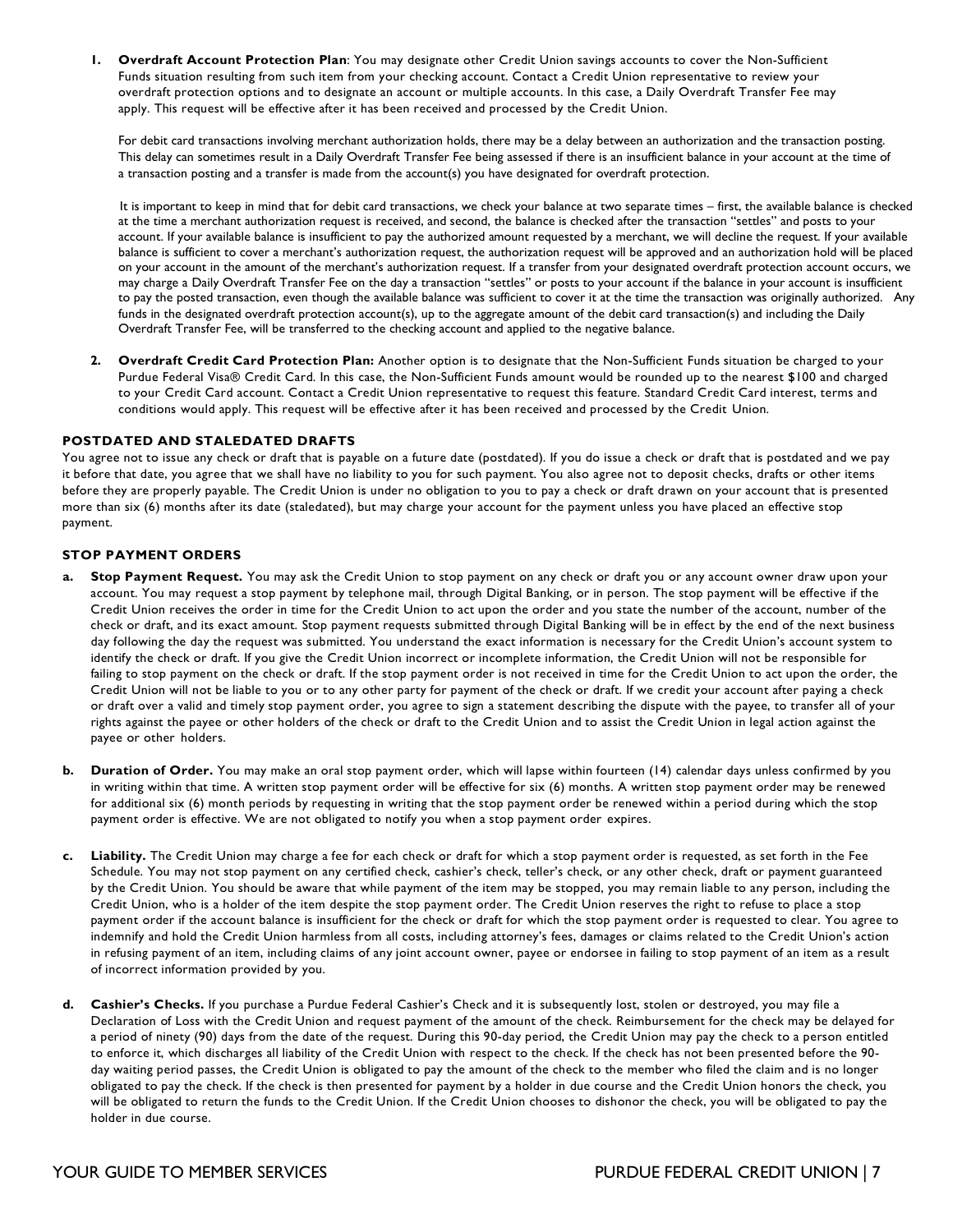## **LEGAL TERMS AND CONDITIONS**

#### **CREDIT UNION LIABILITY**

 If the Credit Union does not properly complete a transaction according to this Agreement, the Credit Union will be liable for your losses or damages not to exceed the amount of the transaction, except as otherwise provided by law. The Credit Union will not be liable if: (a) through no fault of the Credit Union, your account does not contain enough money to complete the transaction; (b) circumstances beyond the Credit Union's control prevent the transaction; (c) your loss is caused by your negligence or the negligence of another financial institution; or (d) the money in your account is subject to legal process or other claim. The Credit Union will not be liable for consequential damages, except liability for wrongful dishonor. The Credit Union's actions will constitute the exercise of ordinary care if such actions or non-actions are consistent with applicable state law, Federal Reserve regulations and operating letters, clearinghouse rules, and general banking practices followed in the area served by the Credit Union. You grant the Credit Union the right, in making payments of deposited funds, to rely exclusively on the form of the account and the terms of this Agreement. Any conflict between oral representations by you or Credit Union employees and any written form will be resolved by reference to this Agreement.

#### **CREDIT UNION PLEDGE, LIEN AND SECURITY INTEREST**

 Unless prohibited by law, you pledge and grant as security for all obligations you may have now or in the future, except obligations secured by your principal residence, all shares and dividends and all deposits and interest, if any, in all accounts you have with us now and in the future. If you pledge a specific dollar amount in your account(s) for a loan, we will freeze the funds in your account(s) to the extent of the outstanding balance of the loan or, if greater, the amount of the pledge if the loan is a revolving loan. Otherwise, funds in your pledged account(s) may be withdrawn unless you are in default. Federal or state law, as applicable, gives us a lien on all share and dividends and all deposits and interest, if any, in accounts you have with us now and in the future. Except as limited by federal or state law, the statutory lien gives us the right to apply the balance of all your accounts to any obligation on which you are in default. After you are in default, we may exercise our statutory lien rights without further notice to you.

 **Your pledge and statutory lien rights will allow us to apply the funds in your account(s) to what you owe when you are in default, except as limited by federal or state law.** If we do not apply the funds in your account(s) to satisfy your obligation, we may place an administrative freeze on your account(s) in order to protect our statutory lien rights and may apply the funds in your account(s) to the amount you owe us at a later time. The statutory lien and your pledge do not apply to any Individual Retirement Account or any other account that would lose special tax treatment under federal law if given as security. By not enforcing our right to apply funds in your account to your obligations that are in default, we do not waive our right to enforce these rights at a later time.

#### **LEGAL PROCESS**

 If any legal action, such as a levy, garnishment or attachment, is brought against your account, the Credit Union may refuse to pay out any money from your account until the dispute is resolved or may pay out funds according to the terms of the order, as permitted by law. If the Credit Union incurs any expenses or attorney fees in responding to legal process, such expenses may be charged against your account without prior notice to you, unless prohibited by law. In addition, your account will be subject to payment of fees, such as Levy Processing or Garnishment/Attachment Processing as detailed in the Fee Schedule. Any legal process against your account is subject to the Credit Union's lien and security interest.

#### **ACCOUNT INFORMATION**

 Upon your request, the Credit Union will inform you of the name and address of each credit reporting agency from which the Credit Union obtains a credit report in connection with your account. The Credit Union agrees not to disclose information to third parties about your account regarding any transaction or balances except when: (1) it is necessary to complete the transaction; (2) the third party seeks to verify the existence or condition of your account in accordance with applicable law; (3) such disclosure is in compliance with the law, government agencies or court orders; or (4) you give us your written permission. Unless prohibited by law, the requesting party on a subpoena or other court or governmental agency issued information request will be billed for Account Research as disclosed on the Fee Schedule for our time spent responding to the request. The fees for Account Research will be deducted from your account if not paid by the requesting party within sixty (60) days of billing.

#### NOTICES:

- **a. Name, Address, or Phone Changes.** It is your responsibility to notify us upon a change of name, address, phone number, or email address. We are only required to attempt to communicate with you at the most recent address you have provided to us or that we have received through the National Change of Address (NCOA). We may require change notices from you to be provided in writing.
- **b. Consent to Contact.** You provide your prior express consent to receive phone calls, text messages and emails from Purdue Federal, our vendors and third-party service providers for account servicing and collection purposes. Your prior express consent cannot be used for advertising or telemarketing purposes for phone calls and text messages as prescribed by law. You understand and agree that your consent covers any phone number, including any cell phone number, or email address that you have provided to Purdue Federal previously, now, or at any time in the future. You understand and agree that phone calls, text messages and emails may be prerecorded, use artificial voice messages or may be generated using automated technology. You understand that your consent is not a condition of this Agreement.

 You may withdraw the consent to be contacted on your cell phone at any time by any reasonable means. If you have provided a cell phone number you represent and agree that you are the wireless subscriber or customary user with respect to the cell phone number(s) provided and have the authority to give this consent. Furthermore, you agree to notify us of any change to your contact information. Telephone, message and data rates may apply.

In order to mitigate harm to you and your account, we may contact you on any telephone number or email address associated with your account, including a cell phone number, to deliver to you any messages related to suspected or actual fraudulent activity on your account, data security breaches or identity theft following a data breach, money transfers, or any other exigent messages permitted by applicable law. Phone calls and text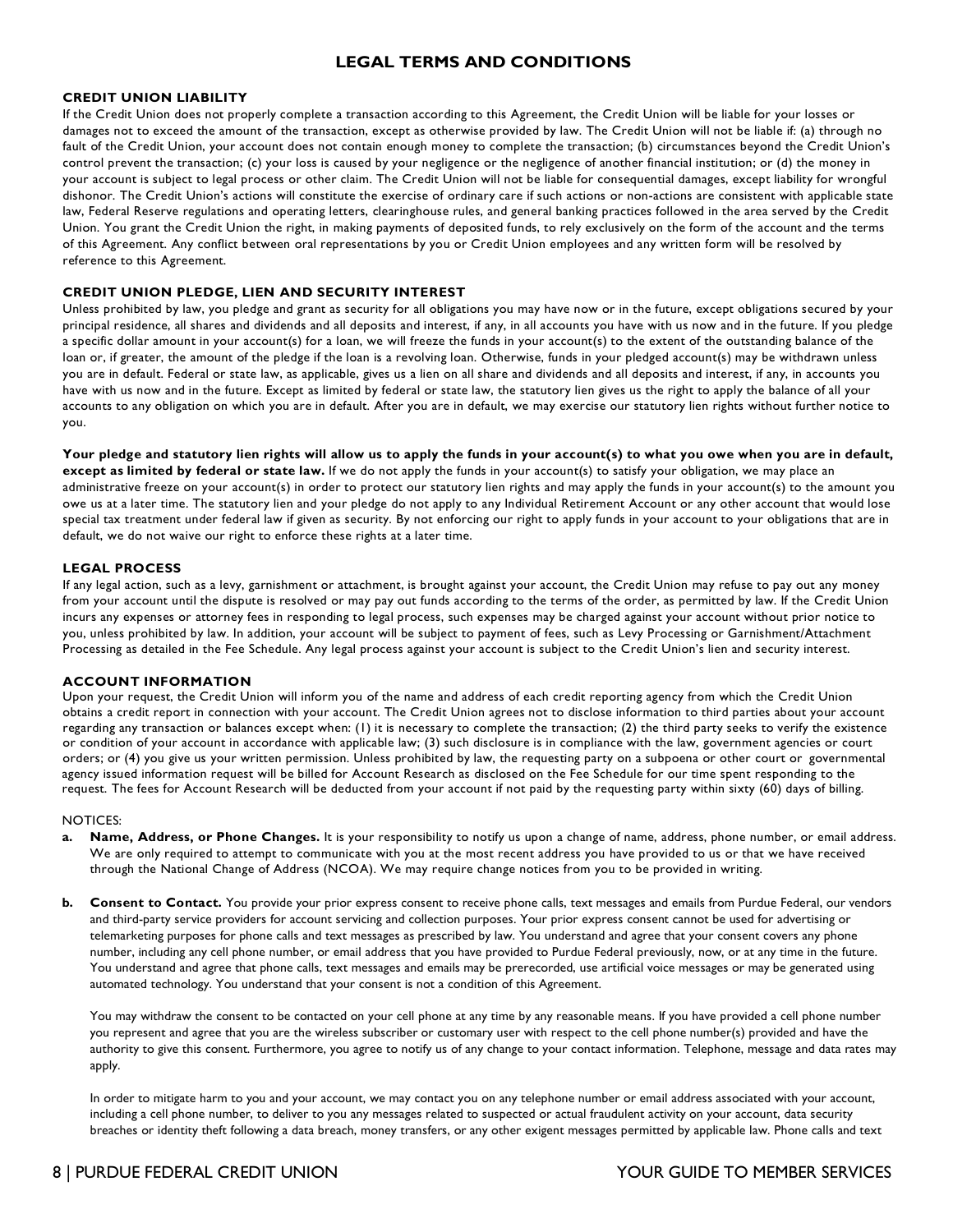messages will not contain any telemarketing, cross-marketing, solicitation, advertising, or debt collection message of any kind. The contacts will be concise and limited in frequency as required by law. You will have an opportunity to opt-out of such communications at the time of delivery.

- **c. Consent to Monitoring and Recording**. You provide your express consent to our monitoring and recording of conversations and other communications with you. Your consent applies to monitoring and recording of telephone conversations, electronic messages, electronic records and transactions, or other data transmissions between you and us regarding your accounts, loans, or other products and services offered by the Credit Union. Your consent applies regardless of who initiated the contact. Unless required by applicable law, you agree we can rely on your consent to monitor and record communications provided herein and we are not obligated to notify you each time prior to our recording. Conversations and communications are monitored and recorded for quality control, fraud prevention, and training purposes.
- **d. Notice of Amendments.** Except as otherwise prohibited by applicable law, the terms of this Agreement are subject to change at any time. The Credit Union will notify you of any changes in terms, rates or fees as required by law. We reserve the right to waive any term in this Agreement. Any such waiver shall not affect our right to enforce any right in the future.
- **e. Effect of Notice**. Any written notice you give to us is effective when it is actually received by us. Any written notice we give to you is effective when it is deposited in the U.S. mail, postage prepaid and addressed to you at your statement mailing address or when placed on your Documents page in Digital Banking if you are enrolled in paperless statements, unless statute or regulation dictates otherwise. Notice to any one account owner is considered notice to all owners of the account.
- **f. Electronic Notices**. If you have agreed to receive notices electronically, we may send you notices electronically as provided in the Digital Banking Services Agreement.

#### STATEMENTS:

- **a. Contents.** If we provide a periodic statement for your account, you will receive a periodic statement of transactions and activity on your account during the statement period as required by applicable law. If a periodic statement is provided, you agree that only one statement is necessary for a joint or multiple party account. For checking or money market accounts, you understand and agree that, when paid, your original check or draft becomes property of the Credit Union and will not be returned to you with your periodic statement, but copies may be retained by us or payable through the financial institution and made available to you upon your request. You understand and agree that statements are made available to you on the date they are mailed to you or the date on which email notification advising that your statement is available is sent (if you have requested electronic statements). If you fail to receive a periodic statement you agree to notify us within fourteen (14) days of the time you regularly receive a statement.
- **b. Examination.** You are responsible for examining each statement and reporting any irregularities to the Credit Union. The Credit Union will not be responsible for any forged, altered or unauthorized items drawn on your account if: (i) you fail to notify the Credit Union within thirty- three (33) days of the mailing date of the earliest statement regarding any forgery, alteration or unauthorized signature on any item described in the statement; or (ii) any items are forged or altered in a manner not detectable by a reasonable person, including the unauthorized use of a facsimile signature machine.
- **c. Notice to Credit Union.** You agree that the Credit Union's retention of checks or drafts does not alter or waive your responsibility to examine your statements or the time limit for notifying the Credit Union of any errors. The statement will be considered correct for all purposes and the Credit Union will not be liable for any payment made or charge to your account unless you notify the Credit Union in writing within the above time limit for notifying the Credit Union of any errors.

#### **INACTIVE ACCOUNTS**

 If your cumulative account balance is below the amount disclosed on the Fee Schedule and you have not made any transactions over a period of time designated on the Fee Schedule, we may classify your account as inactive or dormant. We may charge an Inactive Account fee as disclosed on the Fee Schedule, for processing your inactive account. If we impose a fee, we will notify you on your next statement. You authorize us to transfer funds from another account of yours to cover any service fees, if applicable. We reserve the right to transfer the account funds to an account payable and to suspend any further account statements. If a deposit or withdrawal has not been made on the account and we have had no other contact with you within the period specified by state law, the account will be presumed to be abandoned. Funds in abandoned accounts will be reported and remitted in accordance with state law. Once funds have been turned over to the state, we have no further liability to you for such funds, and if you choose to reclaim such funds, you must apply to the appropriate state agency.

#### **SPECIAL ACCOUNT INSTRUCTIONS**

 You may request the Credit Union to facilitate certain trust, will or court-ordered account arrangements. However, because the Credit Union does not give legal advice, we cannot counsel you as to which account arrangement most appropriately meets the specific requirements of your trust, will or court order. If you ask the Credit Union to follow any instructions the Credit Union believes might expose it to claims, lawsuits, expenses, liabilities or damages, whether directly or indirectly, the Credit Union may refuse to follow your instructions or may require you to indemnify the Credit Union or post a bond or other protection. Account changes requested by you, or any account owner, such as adding or closing an account or service must be evidenced by a signed Account Change form, or other document which evidences a change, and accepted by the Credit Union.

#### **TERMINATION OF ACCOUNT SERVICES**

 The Credit Union may terminate your account at any time without notice to you or may require you to close your account and apply for a new account if: (i) there is a change in owners or authorized signers; (ii) there has been a forgery or fraud reported or committed involving your account; (iii) there is a dispute as to the ownership of the funds in the account; (iv) any checks are lost or stolen; (v) if there are excessive returned unpaid items not covered by an overdraft protection plan; (vi) if there has been any misrepresentation or any other abuse of any of your accounts; or (vii) if the Credit Union reasonably deems it necessary to prevent a loss to the Credit Union or the Credit Union has already taken a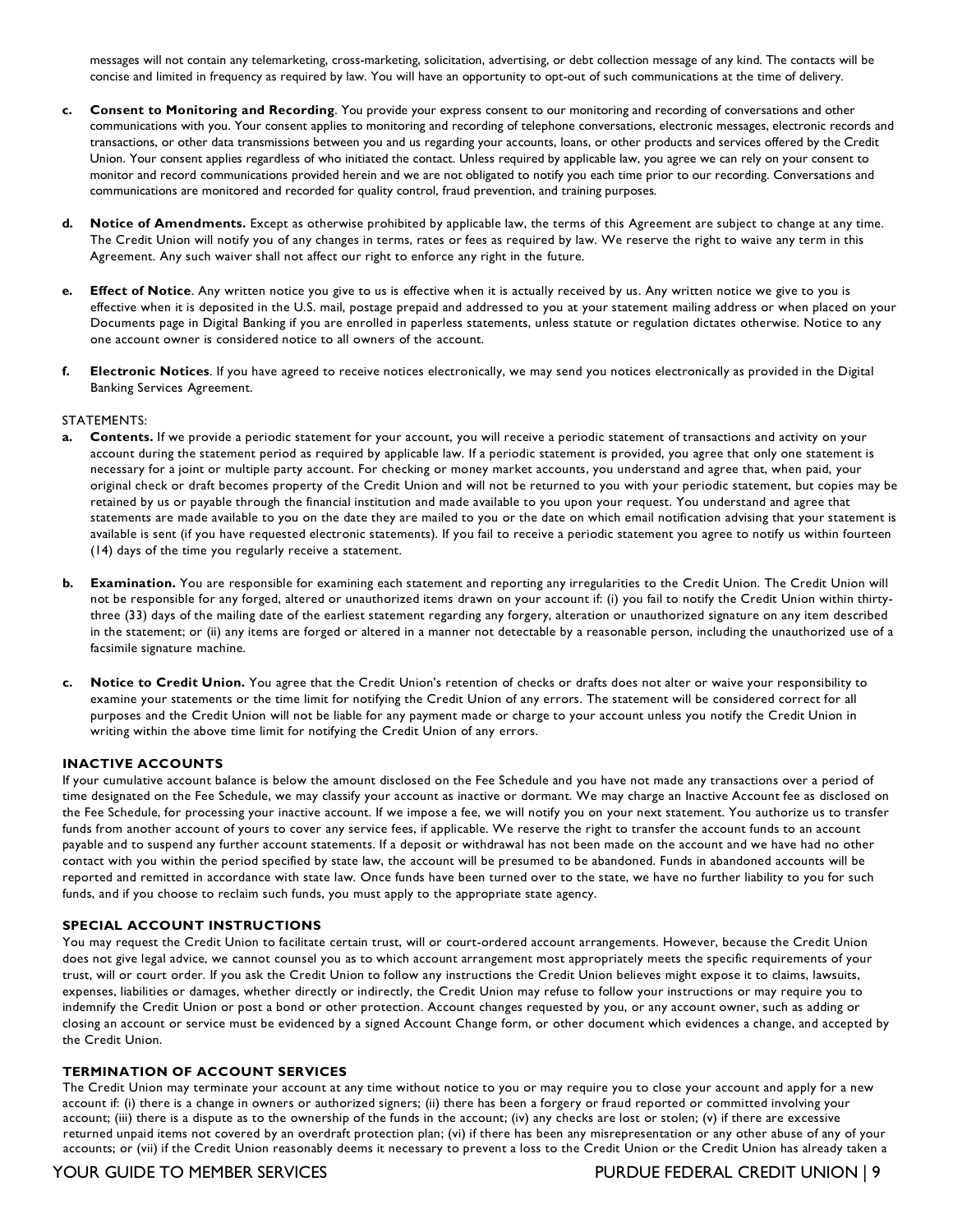loss. You may terminate any single-party account at any time by notifying the Credit Union in writing. The Credit Union reserves the right to require the consent of all multiple party account owners for termination of a multiple party account. The Credit Union is not responsible for payment of any check or draft, withdrawal or any other item after your account is terminated; however, if the Credit Union pays an item after termination, you agree to reimburse the Credit Union for the payment.

#### **TERMINATION OF MEMBERSHIP & LIMITATION OF SERVICES**

 You may terminate your membership at the Credit Union after giving notice of your intent to withdraw from membership in writing or by withdrawing your minimum required membership share, if any, and closing all your accounts. Pursuant to the Credit Union's Board Policy, you may be denied services or Credit Union products for causing a loss to the Credit Union or other inappropriate actions—such as abuse or potential abuse of your account or services or harassment of employees, manipulation or other misuse of Credit Union services or products in the furtherance of an illegal purpose, etc. You may be expelled for any reason as allowed by applicable law.

#### **LIMITATIONS FOR MEMBERS RESIDING IN NON-US COUNTRIES OR TERRITORIES; OR IN CERTAIN US STATES**

 The Credit Union may limit, refuse, close or terminate any account or service if: (1) we deem it necessary due to legal, or regulatory requirements of a foreign country that are not directly applicable to US residents; or (2) we deem it to be in the Credit Union's best interests to not provide accounts or services due to potential exposures or obligations under non-US laws, rules, or regulations or contractual obligations of the Credit Union. The Credit Union may also limit, refuse, close or terminate any account or service if: (1) we deem it necessary due to legal or regulatory requirements of a state in which we do not maintain a physical presence and/or provide services only to a limited number of persons residing in that state; or (2) we deem it to be in the Credit Union's best interests to not provide accounts or services due to potential exposures or obligations arising or related to the laws of a state where we do not maintain a physical presence.

#### **UNLAWFUL INTERNET GAMBLING & OTHER ILLEGAL OR PROHIBITED ACTIVITIES**

 You represent and warrant that you are not engaged in unlawful Internet gambling or any other illegal activity. You agree that you will not use any of your accounts, access devices or services for unlawful Internet gambling or other illegal activities. We may terminate your account relationship if you engage in unlawful Internet gambling or other illegal activities. You represent that you are not engaged in a money service business, a convertible virtual currency exchanger, administrator or ATM operator, or a direct cannabis related business. You agree that you will not use any of your accounts, access devices or services for a money service business, a convertible virtual currency exchanger, administrator or ATM operator, or a direct cannabis related business. If you are an employee of a cannabis related business please refer to the Guide to Member Business Services for definition of prohibited businesses. The Credit Union may decline to accept, process or pay any transaction that we believe to be illegal or unenforceable (regarding your obligation to pay us or otherwise) under applicable law, or which is otherwise limited or prohibited, including but not limited to any transaction involving or relating to any gambling activity. Such prohibition or limitations may affect some otherwise prior or allowable transactions such as debits, charges or other transactions at or relation to a hotel-casino. You understand and agree such limitations/prohibitions are not within the Credit Union's control and that we will not have any liability or responsibility whatsoever for any such use by you or any authorized user or for declining to accept, process, or pay any such transaction. You further agree to indemnify and hold us harmless from any suits, liability, damages, or adverse action of any kind that results directly or indirectly from your illegal use of your account and/or access devices.

#### **CREDIT/CONSUMER REPORTING INFORMATION**

 You authorize us to check your account as well as credit and employment history, and to obtain one or more credit reports from third parties, including credit reporting agencies, to verify your eligibility for Purdue Federal accounts and services, to review or collect on any account opened for you, or for any other legitimate business purposes. You agree that this authority applies to any account, account-related service, loans, or other financial products you request or which we may offer or make available to you. You authorize us to disclose information about your account to any credit and/or consumer reporting agency if your account was closed because you have abused it. The Credit Union has the right to deny membership and/or additional products or services based on information obtained from any credit and/or consumer reporting agency.

#### **NEGATIVE INFORMATION NOTICE**

 We may report information about your loan, share, or deposit accounts to credit bureaus. Late payments, missed payments, or other defaults on your accounts may be reflected in your credit report.

#### **COPYING OF IDENTIFICATION INFORMATION**

 You give the Credit Union the right to make photocopies or scans of any personal identification cards or other documents which you may be requested to present in initiating various transactions with the Credit Union. This may include a driver's license, Social Security card, passport, or any other document that you may present in order to establish your identity, excluding military identification.

#### **SYSTEMS AND SOFTWARE**

 We will not be responsible for any loss or damages suffered by you as a result of the failure of systems and software used by you to interface with our systems or software in order to initiate or process transactions, whether such transactions are initiated or processed directly with our systems or through a third party service provider.

#### **SEVERABILITY**

 In the event that any portion of this Agreement is held by a court to be invalid or unenforceable for any reason, the remainder of this Agreement shall not be invalid or unenforceable and will continue in full force and effect. All headings are intended for reference only and are not to be construed as part of the Agreement.

#### **ENFORCEMENT**

 You agree to be liable to the Credit Union for any loss, cost or expense that the Credit Union incurs as a result of your failure to follow this Agreement. You authorize the Credit Union to deduct any such loss, costs or expenses from your account without prior notice to you. In the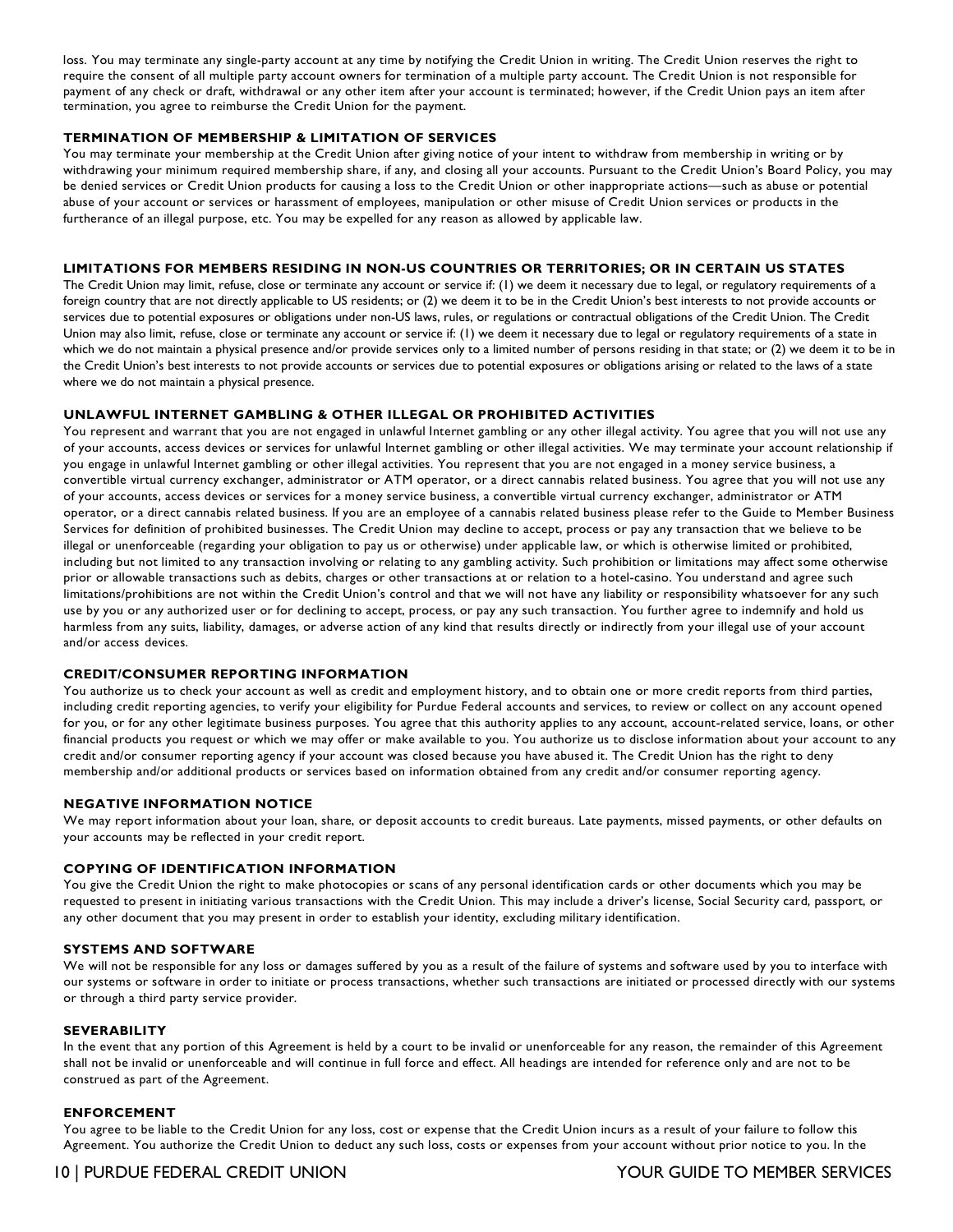event the Credit Union brings a legal action to enforce the Agreement or collect any amount due under this Agreement, the Credit Union shall be entitled, subject to applicable law, to payment of its reasonable attorney's fees and costs, including fees on any appeal, bankruptcy proceedings and any post-judgment collection actions.

#### **GOVERNING LAW**

 This Agreement is governed by the Bylaws of the Credit Union, federal laws and regulations, the laws, including applicable principles of contract law, and regulations of the state of Indiana, and local clearinghouse rules, as amended from time to time. To the extent permitted by applicable law, you agree that any legal action regarding this Agreement shall be brought in Tippecanoe County, Indiana.

#### **BINDING ARBITRATION AND CLASS ACTION WAIVER**

 RESOLUTION OF DISPUTES BY ARBITRATION: THIS SECTION CONTAINS IMPORTANT INFORMATION REGARDING YOUR ACCOUNTS AND ALL RELATED SERVICES. IT PROVIDES THAT EITHER YOU OR WE CAN REQUIRE THAT ANY DISPUTES BE RESOLVED BY BINDING ARBITRATION. ARBITRATION REPLACES THE RIGHT TO GO TO COURT, INCLUDING THE RIGHT TO A JURY TRIAL AND THE RIGHT TO PARTICIPATE IN A CLASS ACTION OR SIMILAR PROCEEDING. IN ARBITRATION, THE DISPUTE IS SUBMITTED TO A NEUTRAL PARTY, AN ARBITRATOR, INSTEAD OF A JUDGE OR JURY. ARBITRATION PROCEDURES MAY BE MORE LIMITED THAN RULES APPLICABLE IN COURT.

- a. **Agreement to Arbitrate Disputes.** Either you or we may elect, without the other's consent, to require that any dispute between us concerning your accounts and the services related to your accounts be resolved by binding arbitration, except for those disputes specifically excluded below. This arbitration agreement is entered into pursuant to the Federal Arbitration Act, 9 U.S.C. §§ 1 – 16 (the "FAA").
- b. **Disputes Covered by Arbitration.** Claims or disputes between you and us arising out of or relating to your account(s), transactions involving your account(s), safe deposit box, and any related service with us are subject to arbitration. Any claims or disputes arising from or relating to this agreement, any prior account agreement between us, or the advertising, the application for, or the approval or establishment of your account are also included. Claims are subject to arbitration, regardless of what theory they are based on or whether they seek legal or equitable remedies. Arbitration applies to any and all such claims or disputes, whether they arose in the past, may currently exist or may arise in the future. All such disputes are referred to in this section as "Claims". The only exception to arbitration of Claims is that both you and we have the right to pursue a Claim in a small claims court instead of arbitration, if the Claim is in that court's jurisdiction and proceeds on an individual basis.
- c. **No Class Action or Joinder of Parties.** YOU ACKNOWLEDGE THAT YOU AND WE AGREE THAT NO CLASS ACTION, CLASS-WIDE ARBITRATION, PRIVATE ATTORNEY GENERAL ACTION, OR OTHER PROCEEDING WHERE SOMEONE ACTS IN A REPRESENTATIVE CAPACITY, MAY BE PURSUED IN ANY ARBITRATION OR IN ANY COURT PROCEEDING, REGARDLESS OF WHEN THE CLAIM OR CAUSE OF ACTION AROSE OR ACCRUED, OR WHEN THE ALLEGATIONS OR FACTS UNDERLYING THE CLAIM OR CAUSE OF ACTION OCCURRED. Unless mutually agreed to by you and us, claims of two or more persons may not be joined, consolidated, or otherwise brought together in the same arbitration (unless those persons are joint account holders or beneficiaries on your account and/or related accounts, or parties to a single transaction or related transaction), whether or not the claim may have been assigned.
- d. **Right to Reject this Resolution of Disputes by Arbitration Provision.** You have the right to opt out of this agreement to arbitrate if you tell us within 30 days of the opening of your account or the receipt of this notice, whichever is later. To opt out, send us written notice at the following address: Purdue Federal Credit Union, ATTN: LEGAL, PO Box 1950, West Lafayette, IN 47996-1950. Otherwise, this agreement to arbitrate will apply without limitation, regardless of whether 1) your account is closed; 2) you pay us in full any outstanding debt you owe; or 3) you file for bankruptcy.
- e. **The Arbitration Proceeding.** The arbitration must be filed with one of the following neutral arbitration forums: American Arbitration Association or JAMS. That organization will apply its code of procedures in effect at the time the arbitration claim is filed. If there is a conflict between that code and this arbitration provision and/or this agreement, this arbitration provision and this agreement will control. If JAMS or the AAA is unable to handle the claim for any reason, then the matter shall be arbitrated by a neutral arbitrator selected by agreement of the parties (or, if the parties cannot agree, selected by a court in accordance with the FAA).
- f. **Costs.** The party initiating the arbitration shall pay the initial filing fee. If you file the arbitration and an award is rendered in your favor, We will reimburse you for your filing fee. If there is a hearing, we will pay the fees and costs of the arbitration for the first day of that hearing. All other fees and costs will be allocated in accordance with the rules of the arbitration forum. However, we will advance or reimburse filing and other fees if the arbitrator rules that you cannot afford to pay them or finds other good cause for requiring us to do so, or if you ask us in writing and we determine there is good reason for doing so. Each party shall bear the expense of their respective attorneys, experts, and witnesses and other expenses, regardless of who prevails, but a party may recover any or all costs and expenses from another party if the arbitrator, applying applicable law, so determines.
- g. **Right to Resort to Provisional Remedies Preserved.** Nothing herein shall be deemed to limit or constrain our right to resort to self-help remedies, such as the right of set-off or the right to restrain funds in an account, to interplead funds in the event of a dispute, to exercise any security interest or lien we may hold in property, or to comply with legal process, or to obtain provisional remedies such as injunctive relief, attachment, or garnishment by a court having appropriate jurisdiction; provided, however, that you or we may elect to arbitrate any dispute related to such provisional remedies.
- h. **Severability, Survival.** These arbitration provisions shall survive (a) termination or changes to your accounts or any related services; (b) the bankruptcy of any party; and (c) the transfer or assignment of your accounts or any related services. If any portion of this Binding Arbitration and Class Action Waiver provision is deemed invalid or unenforceable, the remainder of this Binding Arbitration and Class Action Waiver provision shall remain in force. No portion of this Binding Arbitration and Class Action Waiver provision may be amended, severed, or waived absent a written agreement between you and us.
- i. **Applicability.** Arbitration will not apply to your account as long as you are an active duty Service Member.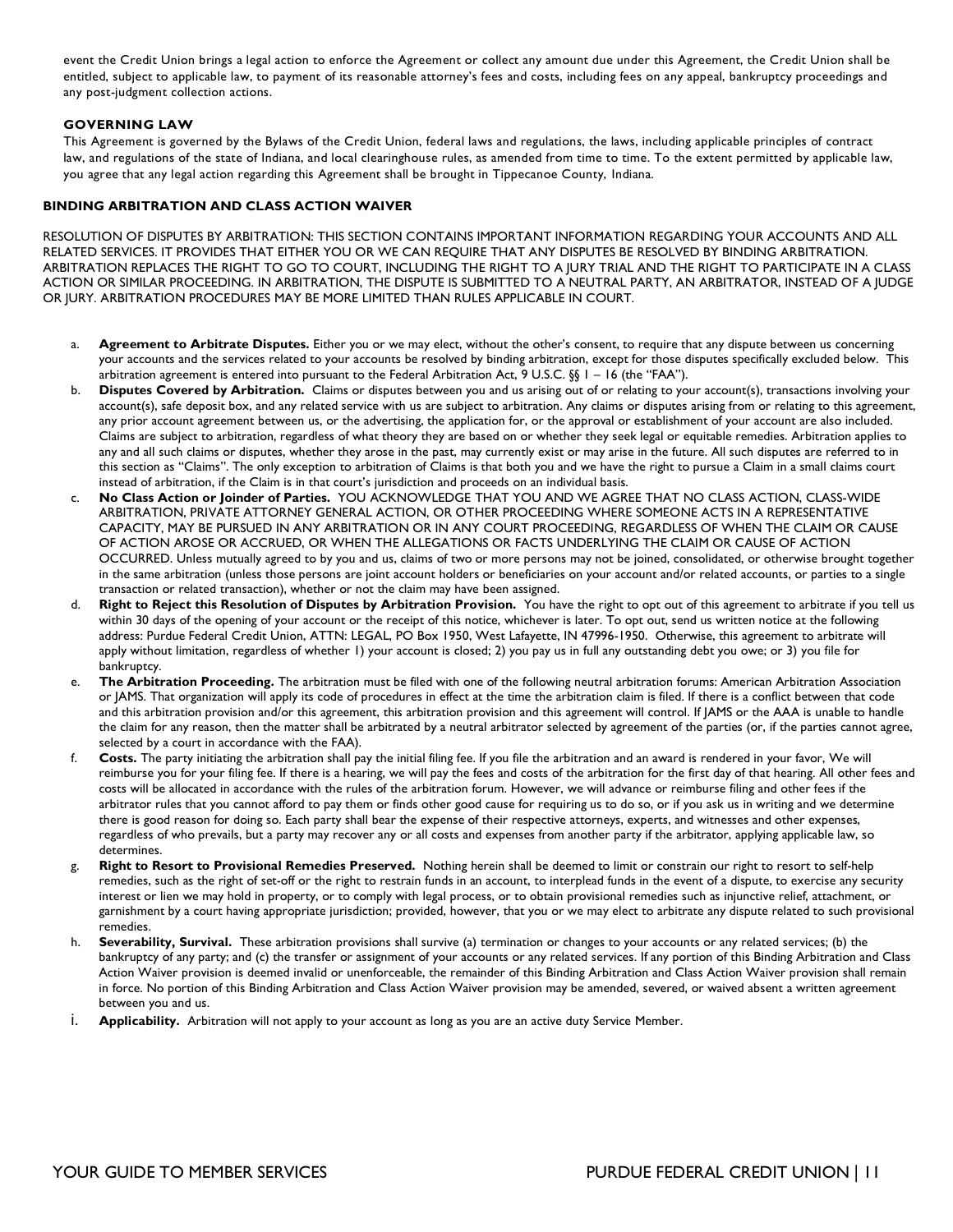# **ELECTRONIC FUND TRANSFERS ("REGULATION E")**

 This section covers your and our rights and responsibilities concerning the electronic fund transfers (EFT) services we offer. Electronic fund transfers are electronically initiated transfers of money from your account through the EFT services described below.

#### **1. EFT SERVICES**

If approved, you may conduct any one (1) or more of the EFT services offered by the Credit Union.

 **a. Visa® Debit Card.** If approved, you may use your card and personal identification number (PIN) in automated teller machines (ATMs) of the Credit Union, PLUS, CO-OP or Shazam networks, and such other machines or facilities as the Credit Union may designate. In addition, you may use your card without a PIN for certain transactions on the Visa® networks. To initiate a Visa® Debit transaction, you may sign a receipt, provide a card number, or swipe your card through a POS terminal. Please refer to the Member Liability section below for terms and conditions. If approved, you may use your card to purchase goods and services from participating merchants. However, you may not use your card to initiate any type of gambling transaction. If you wish to pay for goods or services over the Internet, you may be required to provide card number security information before you will be permitted to complete the transaction. You agree that you will not use your card for any transaction that is illegal under applicable federal, state or local law.

At the present time, you may use your card to:

- Make deposits to your savings and checking accounts.
- Withdraw funds from your savings and checking accounts.
- Transfer funds to/from your savings and checking accounts.
- Obtain balance information for your savings and checking accounts.
- • Make loan payments from your savings and checking accounts. Make POS transactions with your card with or without your PIN to purchase goods or services at merchants that accept Visa®.
- Order goods or services by mail, telephone or online from places that accept Visa®.

The following limitations on Visa® Debit Card transactions may apply:

- • There is no limit on the number of cash withdrawals you may make in any one (1) day, but in aggregate you may withdraw up to a maximum of \$410 in any one (1) day, if there are sufficient funds in your account.
- • There is a fifteen (15) transaction limit on the number of Visa® Debit Card POS purchases you make per day, but in aggregate you may purchase up to a maximum of \$2,500 from POS terminals per day, if there are sufficient funds in your account.
- You may transfer up to the available balance in your accounts at the time of the transfer.
- See Account Transaction Limitations Section for transfer limitations that may apply to these transactions.

 Because of the servicing schedule and processing time required in ATM operations, there may be a delay between the time a deposit (either cash or check) is made and when it will be available for withdrawal.

 Visa® Account Updater (VAU): VAU is an account updating service in which your card is automatically enrolled. When your card(s) expire, are lost or stolen and new cards are issued, the service may update relevant card data (Card numbers and expiration dates) to appropriate merchants who participate in an effort to facilitate uninterrupted processing of your recurring charges. The service provides updates to a Visa® database only. The database is accessed by those qualified merchants seeking your account information after you have requested they process a recurring payment or payments. This service is provided as a free benefit to you. If at any time you wish to opt-out of the VAU service, opt back-in, or if you have any questions, please call 800.627.3328.

- **b. HSA Visa® Debit Card.** If you will be using your Debit Card to access a Health Savings Account (HSA), portions of this Agreement governed by Regulation E will not apply because an HSA account is defined by the IRS as a trust account. But portions of this Agreement such as Visa's Zero Liability policy for unauthorized use for example, do apply. Funds to cover your card purchases will be deducted from your HSA account. You may use your card and PIN in ATMs of the Credit Union, PLUS, COOP or Shazam networks, and such other machines or facilities as the Credit Union may designate. In addition, you may use your card without a PIN for certain transactions on the Visa® networks. To initiate a Visa® Debit transaction, you may sign a receipt, provide a card number or swipe your card through a POS terminal. You agree that you will not use your card for any transaction that is illegal under applicable federal, state or local law.
	- At the present time, you may use your card to:
		- Make deposits to your HSA savings and checking accounts.
		- Withdraw funds from your HSA savings and checking accounts.
		- Transfer funds to/from your HSA savings and checking accounts.
		- Obtain balance information for your HSA savings and checking accounts.
		- Make POS transactions with your card with or without your PIN to purchase goods or services at merchants that accept Visa®.
		- Order goods or services by mail, telephone or online from places that accept Visa®.

The following limitations on Visa® Debit Card transactions may apply:

- • There is no limit on the number of cash withdrawals you may make in any one (1) day, but in aggregate you may withdraw up to a maximum of \$410 in any one (1) day, if there are sufficient funds in your account.
- • There is a fifteen (15) transaction limit on the number of Visa® Debit Card POS purchases you make per day, and in aggregate you may purchase up to a maximum of \$2,500 from POS terminals per day, if there are sufficient funds in your account.
- You may transfer up to the available balance in your accounts at the time of the transfer.
- See Account Transaction Limitations Section for transfer limitations that may apply to these transactions.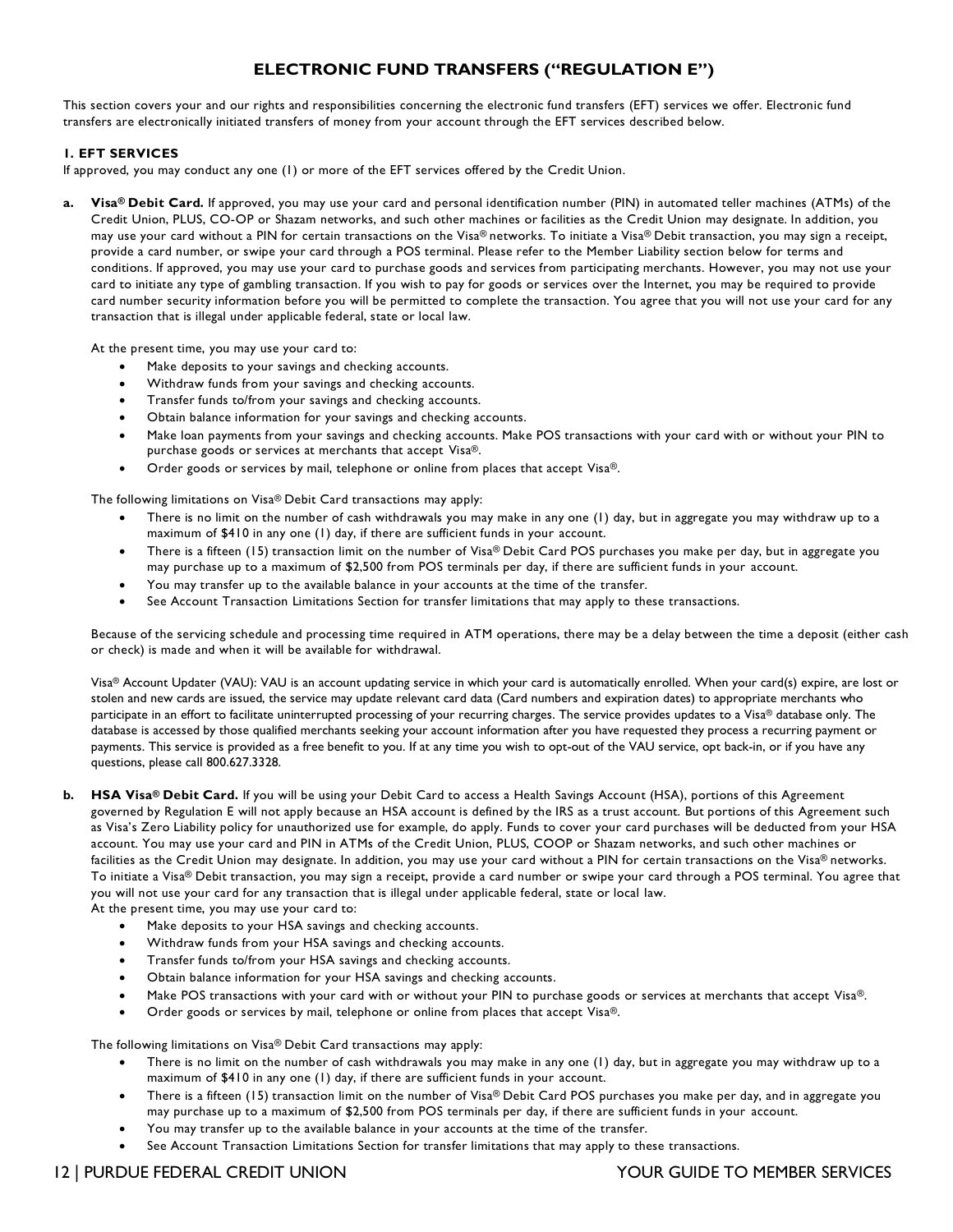Because of the servicing schedule and processing time required in ATM operations, there may be a delay between the time a deposit (either cash or check) is made and when it will be available for withdrawal.

 Visa Account Updater (VAU): VAU is an account updating service in which your card is automatically enrolled. When your card(s) expire, are lost or stolen and new cards are issued, the service may update relevant card data (Card numbers and expiration dates) to appropriate merchants who participate in an effort to facilitate uninterrupted processing of your recurring charges. The service provides updates to a Visa® database only. The database is accessed by those qualified merchants seeking your account information after you have requested they process a recurring payment or payments. This service is provided as a free benefit to you. If at any time you wish to opt-out of the VAU service, opt back-in, or if you have any questions, please call 800.627.3328.

- **c. Bank-by-Phone.** To utilize Bank-by-Phone you will need your member account number and the Phone PIN you set at account opening. At the present time, you may use Bank-by-Phone to:
	- Transfer funds to/from your savings and checking accounts.
	- Obtain balance and history information for your savings and checking accounts.
	- Make loan payments from your savings and checking accounts.
	- Obtain recently cleared check history.
	- Verify the last date and amount of your payroll deposit.
	- Withdraw funds via a check made payable to the primary member on account and mailed to address of record.

 Your accounts can be accessed under Bank-by-Phone via a touch-tone telephone only. Bank-by-Phone will be available for your convenience 24 hours per day. This service may be interrupted for a short time each day for data processing. There is no limit to the number of inquiries, transfers, or withdrawal requests you may make in any one (1) day. See Account Transaction Limitations Section for transfer limitations that may apply to these transactions. The Credit Union reserves the right to refuse any transaction which would draw upon insufficient funds, exceed a credit limit, lower an account below a required balance, or otherwise require us to increase our required reserve on the account. The Credit Union may set other limits on the amount of any transaction, and you will be notified of those limits. The Credit Union may refuse to honor any transaction for which you do not have sufficient available verified funds. The service will discontinue if no transaction is entered after numerous unsuccessful attempts to enter a transaction and there may be limits on the duration of each telephone call.

#### **d. Preauthorized EFTs.**

- • Direct Deposit. Upon instruction of (i) your employer, (ii) the Treasury Department or (iii) other financial institutions, the Credit Union will accept direct deposits of your paycheck or federal recurring payments, such as Social Security, to your savings and checking account.
- • Preauthorized Debits. Upon instruction, we will pay certain recurring transactions from your savings and checking accounts. See Account Transaction Limitations Section for transfer limitations that may apply to these transactions.
- • Stop Payment Rights. If you have arranged in advance to make EFTs out of your account(s) for money you owe others, you may stop payment on preauthorized transfers from your account. You must notify us orally or in writing at any time up to three (3) business days before the scheduled date of the transfer. We may require written confirmation of the stop payment order to be made within fourteen (14) days of any oral notification. If we do not receive the written confirmation, the oral stop payment order shall cease to be binding fourteen (14) days after it has been made. We will charge you the amount disclosed in our Fee Schedule for each stop- payment order you give. A stop payment request for preauthorized EFTs will apply to all subsequent transfers, unless you withdraw the request.
- • Notice of Varying Amounts. If these regular payments may vary in amount, the person you are going to pay is required to tell you, ten (10) days before each payment, when it will be made and how much it will be. You may choose instead to get this notice only when the payment would differ by more than a certain amount from the previous payment or when the amount would fall outside certain limits that you set.
- • Liability for Failure to Stop Payment of Preauthorized Transfers. If you order us to stop payment of a preauthorized EFT three (3) business days or more before the transfer is scheduled and we do not do so, we will be liable for your losses or damages.
- **e. Electronic Check Conversion/Electronic Returned Check Fees.** If you pay for purchases or bills with a check or draft, you may authorize your check or draft to be converted to an EFT. You may also authorize merchants or other payees to electronically debit your account for returned check fees. You are considered to have authorized these EFTs if you complete the transaction after being told (orally or by a notice posted or sent to you) that the transfer may be processed electronically or if you sign a written authorization.
- **f. Digital Banking.** Purdue Federal Credit Union offers browser and mobile app banking. You must use the phone PIN you set at account opening along with your account number to register your account(s) initially, and you will be prompted to create a username and password at the time of registration. At the present time, you may use Digital Banking to:
	- Transfer funds
	- View balance and history information
	- Enroll in paperless statements
	- Make loan or Purdue Federal Visa® Credit Card payments from your savings and checking accounts
	- View cleared checks or drafts
	- Obtain tax information when enrolled in paperless statements
	- Enroll to make external account transfers
	- Set up payees and schedule bill payments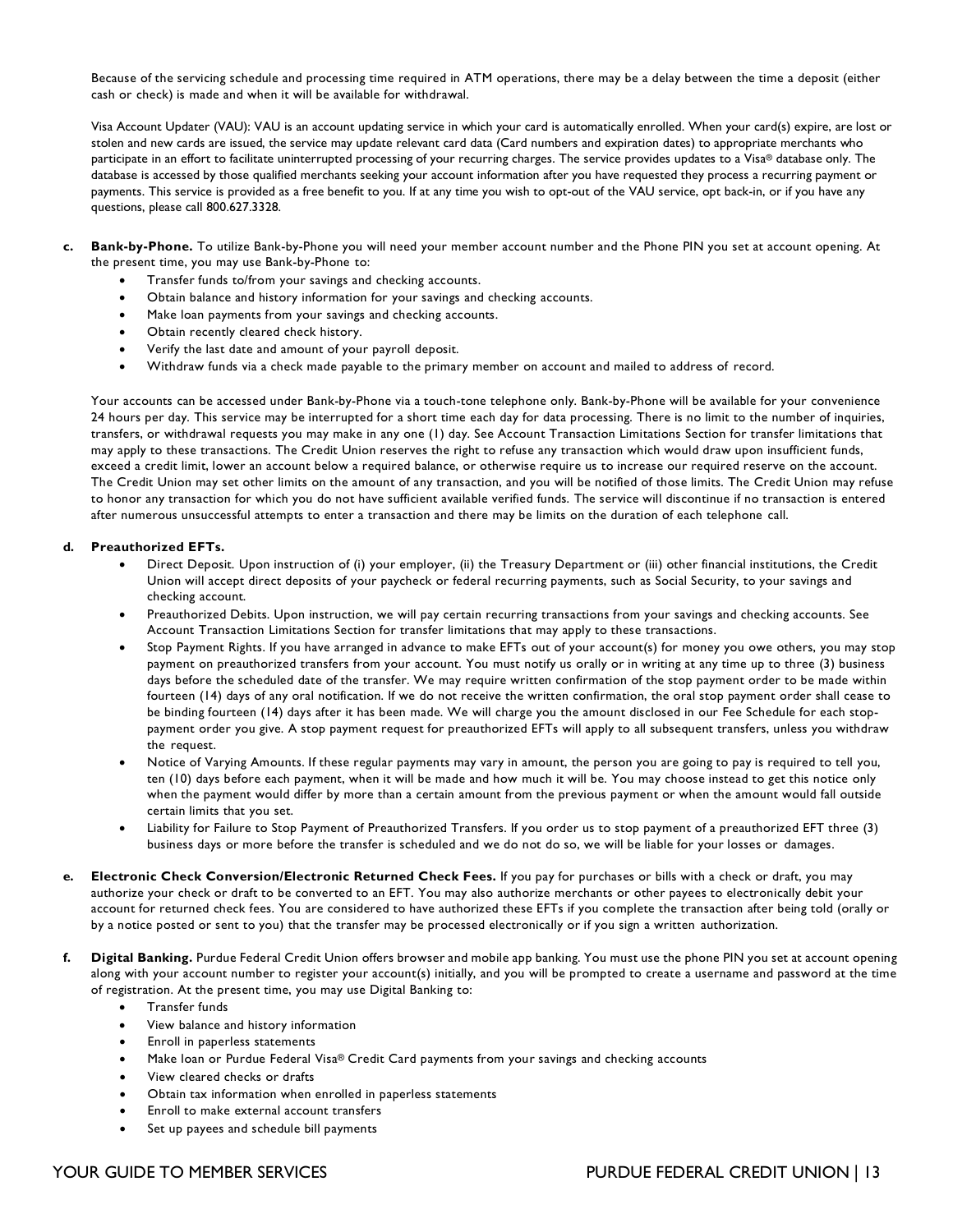- Print a cashier's check to pick up in a branch
- Place stop payments on checks or drafts
- Deposit checks with mobile check deposit using our Purdue Federal App

 Your accounts can be accessed under Digital Banking via electronic device. Digital Banking will be available for your convenience 24 hours per day. This service may be interrupted for a short time each day for data processing. We reserve the right to refuse any transaction which would draw upon insufficient funds, exceed a credit limit, lower an account below a required balance, or otherwise require us to increase our required reserve on the account. We may set other limits on the amount of any transaction, and you will be notified of those limits. We may refuse to honor any transaction for which you do not have sufficient available verified funds. The service will discontinue if no transaction is entered after numerous unsuccessful attempts to enter a transaction and there may be limits on the duration of each access. There is no limit to the number of inquiries, transfers, or withdrawal requests you may make in any one (1) day. See Account Transaction Limitations Section for transfer limitations that may apply to these transactions.

The following limitations on Digital Banking transactions may apply:

- • If you are eligible for mobile check deposit, you may deposit checks up to \$10,000 and our Funds Availability Policy will apply. For a list of additional ineligible mobile check deposit items refer to your Digital Banking Services Agreement.
- • See Account Transaction Limitations Section for transfer limitations that may apply to these transactions. Because of the servicing schedule and processing time required in mobile check deposit operations, there may be a delay between the time a deposit is made and when it will be available for withdrawal.
- **g. Text Banking.** Purdue Federal Credit Union offers Text Banking. To utilize, register your mobile phone number in Digital Banking. At the present time, you may use Text Banking to:
	- Transfer funds
	- Obtain balance and limited transaction history

 Your accounts can be accessed through Text Banking via a mobile phone. Text Banking will be available for your convenience 24 hours per day. This service may be interrupted for a short time each day for data processing. We reserve the right to refuse any transaction which would draw upon insufficient funds, exceed a credit limit, lower an account below a required balance, or otherwise require us to increase our required reserve on the account. We may set other limits on the amount of any transaction, and you will be notified of those limits. We may refuse to honor any transaction for which you do not have sufficient available verified funds. The service will discontinue if no transaction is entered after numerous unsuccessful attempts to enter a transaction and there may be limits on the duration of each access. If you change your cell phone carrier, you will need to re-enroll in text banking through Digital Banking. There is no limit to the number of inquiries, transfers, or bill payments you may make in any one (1) day. See Account Transaction Limitations Section for transfer limitations that may apply to these transactions.

#### **2. CONDITIONS OF EFT SERVICES**

- **a. Ownership of Cards.** Any card or other device which we supply to you is our property and must be returned to us, or to any person whom we authorize to act as our agent, or to any person who is authorized to honor the card, immediately according to Purdue Federal's instructions. The card may be repossessed at any time at our sole discretion without demand or notice. You cannot transfer your card or account to another person.
- **b. Honoring the Card.** Neither we nor merchants authorized to honor the card will be responsible for the failure or refusal to honor the card or any other device we supply to you. If a merchant agrees to give you a refund or adjustment, you agree to accept a credit to your account in lieu of a cash refund.
- **c. Card Security.** Any card received in the mail will need to be activated before using. Activation instructions are included in the mailing. Expiration date verification is performed on all transactions. Address and name match verification is performed whenever possible. Visa® Debit Cards that have not been used for a transaction in the past twenty-four (24) months will be purged upon expiration without notice. A neural network is used to identify possible fraudulent transactions. The cardholder will be contacted via telephone, text message or email to verify if the transaction is valid. If contact cannot be made the card will be blocked without notification. We reserve the right to revoke a card at any time, without notification to the member.
- **d. Foreign Transactions.** Purchases and cash withdrawals made with foreign merchants (such as on a merchant's website), in foreign countries or in foreign currencies using your Debit Card will be debited from your account in U.S. dollars and will be subject to a foreign transaction fee. The exchange rate between the transaction currency and the billing currency used for processing international transactions is a rate selected by Visa® from a range of rates available in wholesale currency markets for the applicable central processing date, which rate may vary from the rate Visa® itself receives or the government mandated rate in effect for the applicable central processing date. The exchange rate used on the processing date may differ from the rate that would have been used on the purchase date or cardholder statement posting date. Some merchant and ATM transactions, even if you and/or the merchant or ATM are located within the United States, may be considered foreign transactions. The Credit Union does not control how these merchants, ATMs and transactions are classified. If the transaction requires a currency conversion, the exchange rate in effect when processed may differ from the rate in effect on the date of the transaction or the date of posting to your account. A fee will be imposed on all single and multiple currency foreign transactions, including purchases, cash withdrawals, and credits to your account. The current fee, which is a percentage of the amount of the transaction, calculated in U.S. dollars, is disclosed on our Fee Schedule. A foreign transaction includes any transaction that you complete or a merchant processes on your card outside of the United States, with the exception of U.S. military bases, U.S. territories, U.S. embassies or U.S. consulates.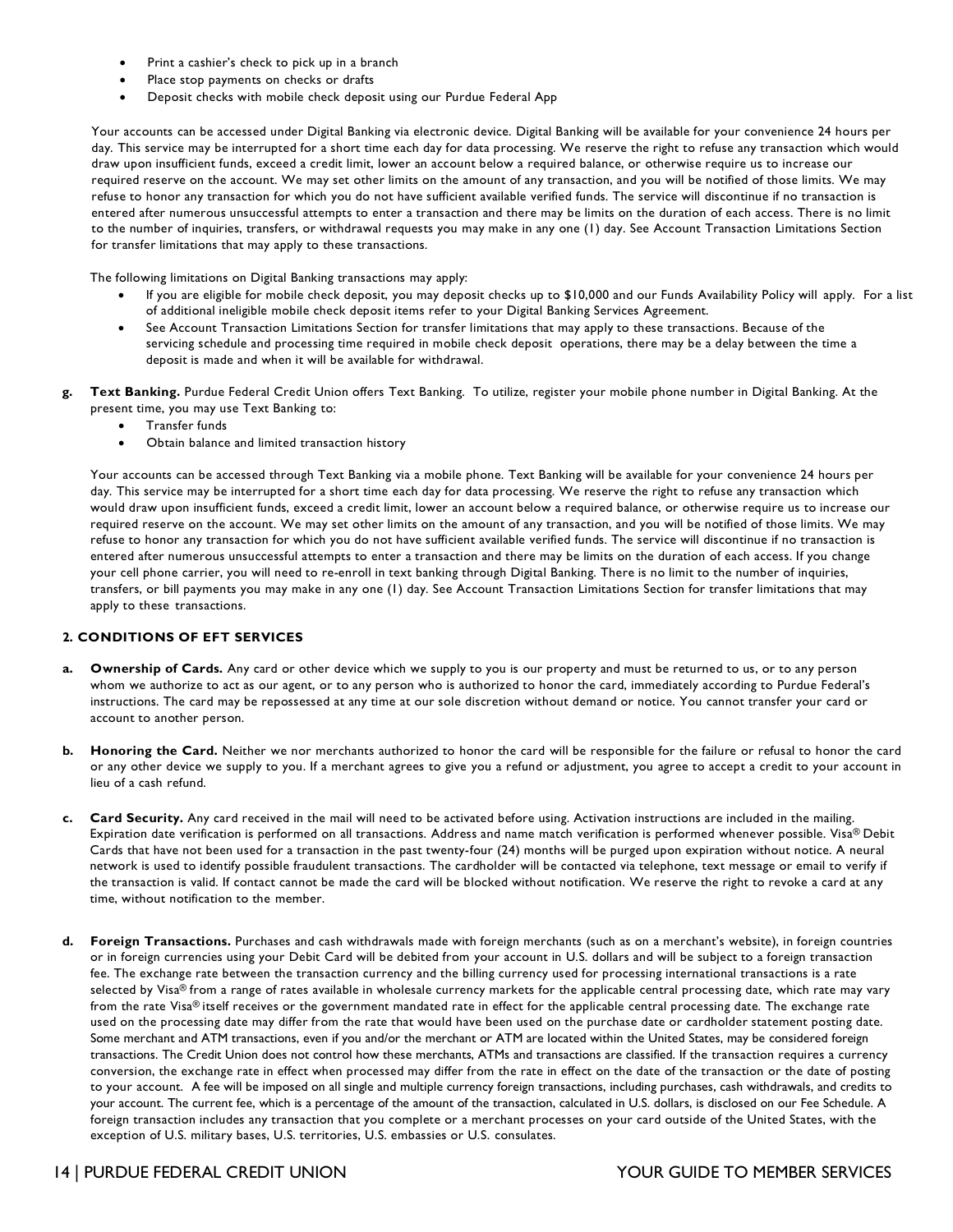- **e. Security of Personal Identification Number (PIN).** You have selected a PIN for use with your EFT services. In choosing your PIN you should not use parts of your Social Security number, birthdate, telephone number, account numbers, or address. The PIN issued to you is for your security purposes, is confidential, and should not be disclosed to third parties or recorded on or with the card. You are responsible for safekeeping your PIN. Do not write it on the back of your card or keep it in your wallet. You agree not to disclose or otherwise make your PIN available to anyone not authorized to sign on your accounts. If you authorize anyone to use your PIN that authority shall continue until you specifically revoke such authority by notifying the Credit Union. You understand that any joint owner you authorize to use a PIN may withdraw or transfer funds from any of your accounts. If you fail to maintain the security of the PIN and the Credit Union suffers a loss, we may terminate your EFT services immediately.
- **f. Joint Accounts.** If any of your accounts accessed are joint accounts, all joint owners, including any authorized users, shall be bound by this Agreement and, alone and together, shall be responsible for all EFT transactions to or from any accounts or loans as provided in this Agreement. Each joint account owner, without the consent of any other account owner, may, and is hereby authorized by every other joint account owner, make any transaction permitted under this Agreement. Each joint account owner is authorized to act for the other account owners, and the Credit Union may accept orders and instructions regarding any EFT transaction on any account from any joint account owner.
- **g. Overdraft Liability.** For ATM and one-time Debit Card transactions, the Credit Union does not offer overdraft protection and the transaction would be denied if it exceeds available funds. Under certain conditions, network rules may result in a force pay transaction where funds are not available. In this situation, your account will go negative in the amount of the transaction that exceeds available funds, but no fee will be charged. For other types of transactions, please see the Overdraft Liability and Protection Plan section of this Agreement for full details.

#### **3. FEES AND CHARGES**

 There are certain fees and charges for EFT services. For a current listing of all applicable fees, see our Fee Schedule. From time to time, the charges may be changed. We will notify you of any changes as required by applicable law. If you use an ATM not operated by us, you may be charged a fee by the ATM operator and by any international, national, regional, or local network used in processing the transaction (and you may be charged a fee for a balance inquiry even if you do not complete a funds transfer). The ATM surcharge will be debited from your account if you elect to complete the transaction or continue with the balance inquiry.

#### **4. THIRD PARTY APPLICATIONS OR PAYMENT SERVICES**

 If you link any of your accounts or services to a third party application or payment service (including but not limited to PayPal, Zelle or Venmo) you understand and agree that these are not Credit Union services; and any transactions you make will be subject to your agreements with the application or service provider. You understand that these apps and services may not provide the same protections from fraud or other misapplication of funds as traditional direct banking services. If the Credit Union transfers any funds as directed by you or anyone you authorize to the application or third party service provider, such transfer shall in all respects be an authorized transaction, and the Credit Union will have no further obligation or liability to you regarding such transfer. Further, you understand that funds transferred to or via a third party application may not be federally or otherwise insured.

#### **5. MEMBER LIABILITY**

 You are responsible for all transactions you authorize using EFT services under this Agreement. If you permit someone else to use an EFT service, your card, PIN, username or password, you are responsible for any transactions they authorize or conduct on any of your accounts until you notify the Credit Union that the person is no longer authorized to use your card, PIN, username or password.

 Tell us AT ONCE if you believe your card, PIN, username or password has been lost or stolen, if you believe someone has used your card, PIN, username or password or otherwise accessed your accounts without your authority, or if you believe that an EFT has been made without your permission using information from your check. Telephoning is the best way of keeping your possible losses down. You could lose all the money in your account (plus your maximum overdraft line-of-credit). If you tell us within two (2) business days after you learn of the loss or theft of your card, PIN, username or password, you can lose no more than \$50 if someone used your card, PIN, username or password without your permission.

 If you do NOT tell us within two (2) business days after you learn of the loss or theft of your card, PIN, username or password and we can prove we could have stopped someone from using your card, PIN, username or password without your permission if you had told us, you could lose as much as \$500.

 Also, if your statement shows transactions that you did not make including those made by your card, PIN, username or password or other means, TELL US AT ONCE. If you do not tell us within 60 days after the statement was mailed to you, you may not get back any money lost after the 60 days if we can prove that we could have stopped someone from making the EFT if you had told us in time. If a good reason (such as a hospital stay) kept you from telling us, we will extend the time periods.

 If you believe your card, PIN, username or password has been lost or stolen, need to revoke authorized use of your card or that someone has transferred or may transfer money from your accounts without your permission, call or write:

 Purdue Federal Credit Union PO Box 1950, West Lafayette, IN 47996-1950 800.627.3328 (toll free), 765.497.3328

 You should also call the number or write the address listed above if you believe a transfer has been made using the information from your check without your permission.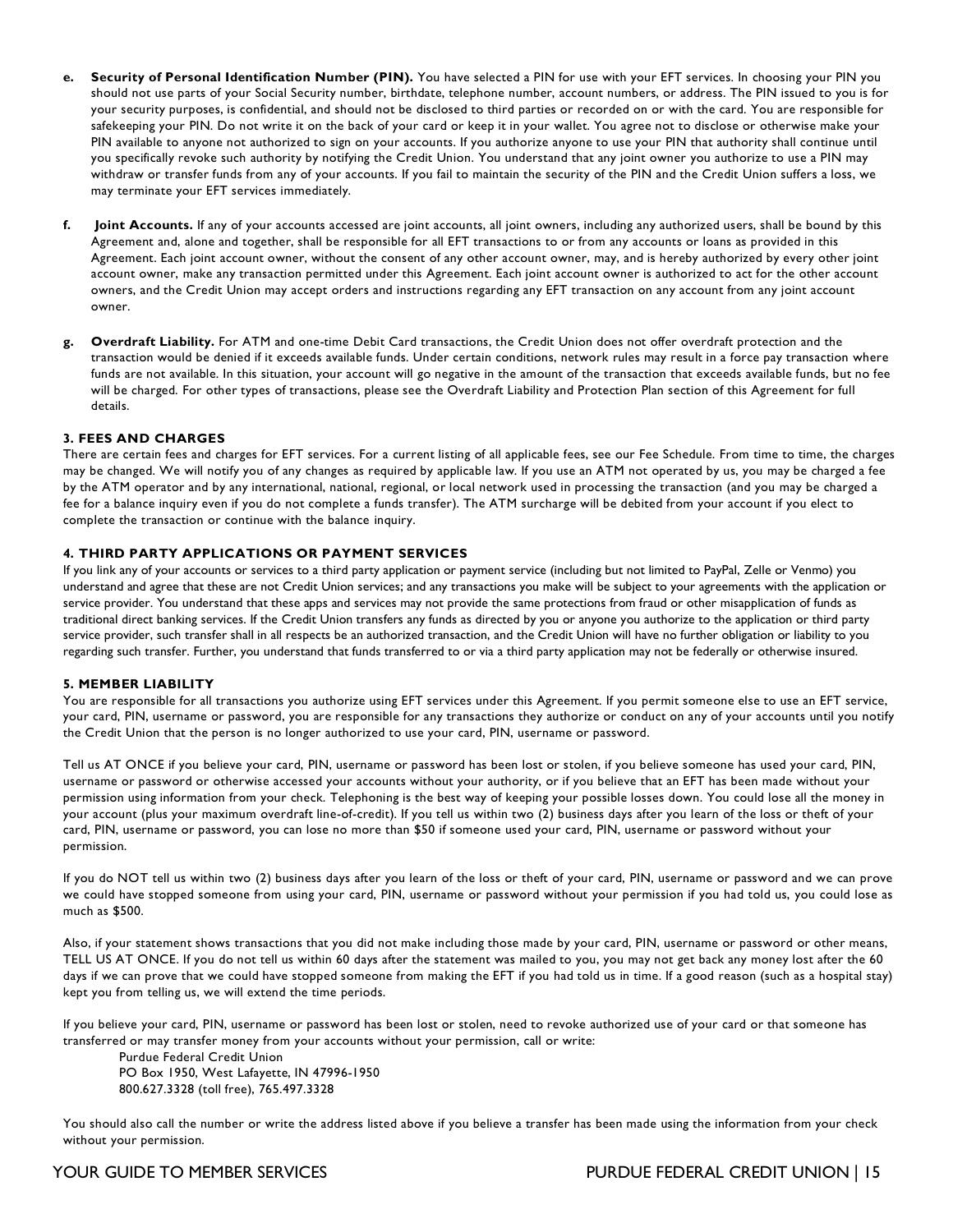Your Visa® Debit Card offers Zero Liability for unauthorized transactions. If a transaction was made with your card or card number without your permission, you will have no liability for the transaction. However, if we determine the unauthorized transactions occurred because of your negligence or fraud, these special limitations on liability may not apply. Purdue Federal requests that you report any unauthorized use of your account immediately. There may also be limited liability in certain commercial card transactions or any other transaction not processed by Visa®.

## **6. RIGHT TO RECEIVE DOCUMENTATION**

- **a. Periodic Statements.** Transfers and withdrawals made through any ATM or POS terminal, Debit Card transactions, HSA Debit Card transactions, Bank-By-Phone transactions, preauthorized EFTs, Digital Banking transactions, mobile banking transactions, and text banking transactions you make will be recorded on your periodic statement. You will receive a statement monthly unless there is no transaction in a particular month. In any case, you will receive a statement at least quarterly.
- **b. Terminal Receipt.** You can get a receipt at the time you make any transaction (except inquiries) involving your account using an ATM and/or POS terminal.
- **c. Direct Deposit.** If you have arranged to have a direct deposit made to your account at least once every (sixty) 60 days from the same source and you do not receive a receipt (such as a pay stub), you can find out whether or not the deposit has been made by calling 800.627.3328. This does not apply to transactions occurring outside the United States.

#### **7. ACCOUNT INFORMATION DISCLOSURE**

We will disclose information to third parties about your account or the transfers you make:

- • As necessary to complete transfers;
	- • To verify the existence of sufficient funds to cover specific transactions upon the request of a third party, such as a credit bureau or merchant;
	- • If your account is eligible for emergency cash and/or emergency card replacement services and you request such services, you agree that we may provide personal information about you and your account that is necessary to provide you with the requested service(s);
	- To comply with government agency or court orders;
	- As explained in our separate Privacy Policy; or
	- If you give us your written permission.

#### **8. BUSINESS DAYS**

Our business days are Monday through Friday, excluding federal holidays.

#### **9. CREDIT UNION LIABILITY FOR FAILURE TO MAKE TRANSFERS**

 If we do not complete an EFT to or from your account on time or in the correct amount according to our agreement with you, we may be liable for your losses or damages. However, we will not be liable for direct or consequential damages in the following events:

- • If, through no fault of ours, there is not enough money in your account to complete the transaction, if any funds in your accounts necessary to complete the transaction are held as uncollected funds pursuant to our Funds Availability Policy, or if the transaction involves a loan request exceeding your credit limit.
- If you used your card, PIN, username or password in an incorrect manner.
- If the ATM where you are making the transfer does not have enough cash.
- If the ATM was not working properly and you knew about the problem when you started the transaction.
- If circumstances beyond our control (such as fire, flood, or power failure) prevent the transaction.
- If the money in your account is subject to legal process or other claim.
- If funds in your account are pledged as collateral or frozen because of a delinquent loan.
- If the error was caused by a system of any participating ATM network.
- • If the electronic transfer is not completed as a result of your willful or negligent use of your card, PIN, username, or password or any EFT facility for making such transfers.
- • If the telephone or computer equipment you use to conduct Bank-By-Phone, browser banking, or mobile banking transactions is not working properly and you know or should have known about the breakdown when you started the transaction.
- • If you have bill payment services, we can only confirm the amount, the participating merchant, and date of the bill payment transfer made by the Credit Union. For any other error or question you have involving the billing statement of the participating merchant, you must contact the merchant directly. We are not responsible for investigating such errors.
- Any other exceptions as established by the Credit Union.

## **10. NOTICES**

 All notices from us will be effective when we have delivered them in the manner you have requested to receive statements – either paper or electronic. . Notices from you will be effective when received by the Credit Union at the address specified in Section 4. We reserve the right to change the terms and conditions upon which this service is offered. When required by applicable law, we will send notice to you at least 21 days before the effective date of the change(s). The following information is a list of safety precautions regarding the use of ATMs and night deposit facilities:

- Be aware of your surroundings, particularly at night.
- Consider having someone accompany you when the ATM or night deposit facility is used after dark.
- Close the entry door of any ATM facility equipped with a door.
- • If another person is uncomfortably close to you at the time of your transaction, ask the person to step back before you complete your transaction. If it is after the regular hours of the financial institution and you are using an ATM, do not permit entrance to any person you do not know.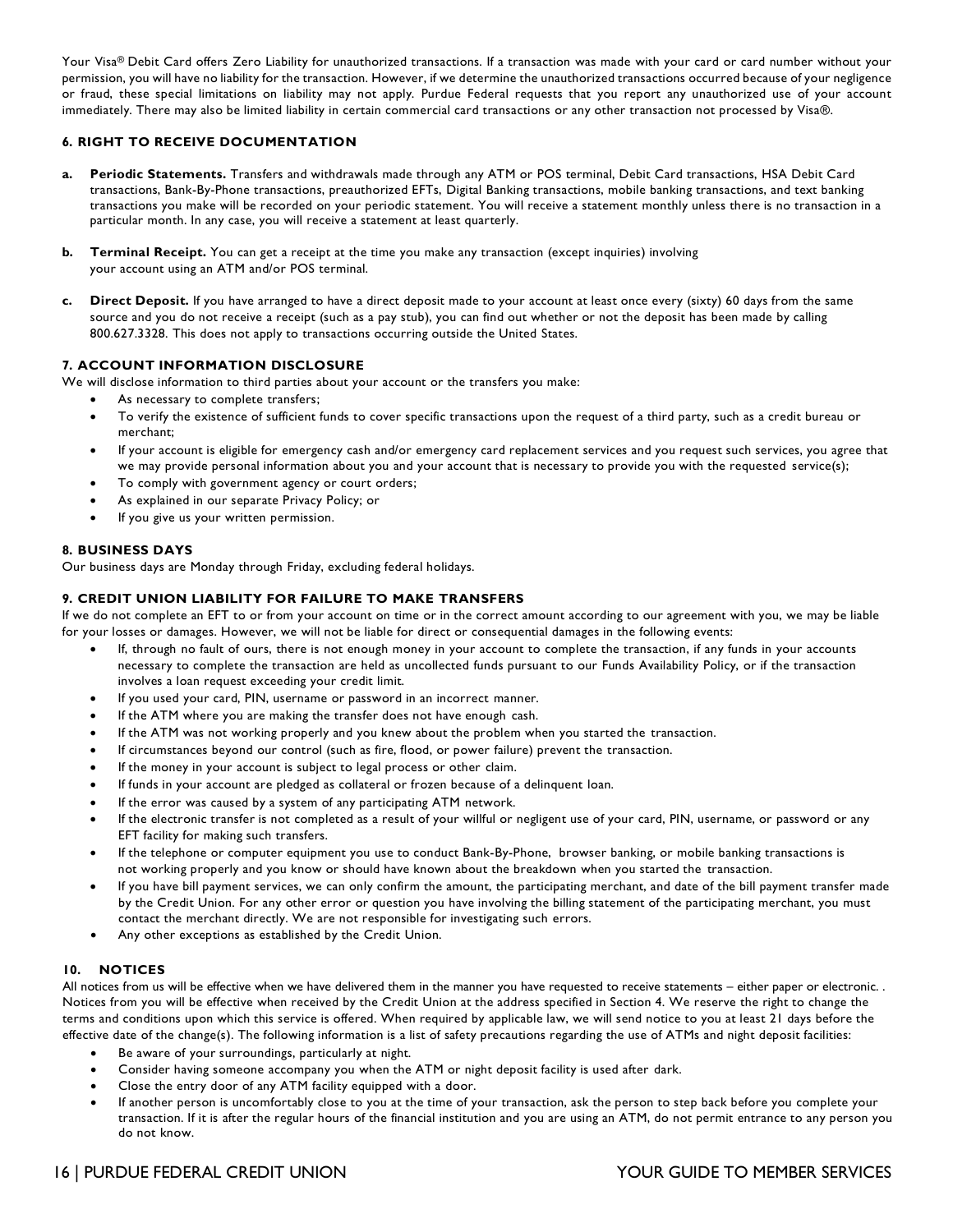- • Refrain from displaying your cash at the ATM or night deposit facility. As soon as your transaction is completed, place your money in your purse or wallet. Count the cash later in the safety of your car or home.
- • If you notice anything suspicious at the ATM or night deposit facility, consider using another ATM or night deposit facility or coming back later. If you are in the middle of a transaction and you notice something suspicious, cancel the transaction, take your card or deposit envelope, and leave.
- If you are followed after making a transaction, go to the nearest public area where people are located.
- Do not write your PIN on your ATM card.
- • Report all crimes to law enforcement officials immediately. If emergency assistance is needed, call the police from the nearest available public telephone.

#### **11. ERROR RESOLUTION**

 *In case of errors or questions about an EFT*: telephone us at the following number or send us a written notice to the following address as soon as you can, if you think your statement or receipt is wrong or if you need more information about a transfer listed on the statement or receipt. We must hear from you no later than 60 days after we sent the FIRST statement on which the problem appears.

• Call or write us at:

 Purdue Federal Credit Union PO Box 1950, West Lafayette, IN 47996-1950 800.627.3328 (toll free), 765.497.3328

- Tell us your name and account number (if any).
- • Describe the error or transfer you are unsure about, and explain as clearly as you can, why you believe it is an error or why you need more information.
- Tell us the dollar amount of the suspected error.

If you tell us orally, we may require that you send us your complaint or question in writing within ten (10) business days.

 We will determine whether an error has occurred within ten (10) business days after we hear from you and will correct any error promptly. If we need more time, however, we may take up to forty-five (45) days to investigate your complaint or question. If we decide to do this, we will credit your account within ten (10) business days for the amount you think is in error, so that you will have the use of the money during the time it takes us to complete our investigation. If we ask you to put your complaint or question in writing and we do not receive it within ten (10) business days, we may not credit your account.

 For errors involving new accounts, POS transactions, or foreign-initiated transactions, we may take up to ninety (90) days to investigate your complaint or question. For new accounts, we may take up to twenty (20) business days to credit your account for the amount you think is in error.

 We will tell you the results within three (3) business days after completing our investigation. If we decide that there was no error, we will send you a written explanation. You may ask for copies of the documents that we used in our investigation.

 NOTE: If the error you assert is an unauthorized Visa transaction, as described in Section 4, we will credit your account within five (5) business days unless we determine that the circumstances or your account history warrant a delay, in which case you will receive credit within ten (10) business days.

#### **12. TERMINATION OF EFT SERVICES**

 You may terminate any EFT service under this Agreement at any time by notifying us in writing and stopping your use of your card, PIN, username, or password. You must return all cards to the Credit Union. You also agree to notify any participating merchants that authority to make bill payment transfers has been revoked. We may also terminate this Agreement at any time by notifying you orally or in writing. If we terminate this Agreement, we may notify any participating merchants making preauthorized debits or credits to any of your accounts that this Agreement has been terminated and that we will not accept any further preauthorized transaction instructions. We may also program our computer system not to accept your card, PIN, username, or password for any EFT service. Whether you or the Credit Union terminate this Agreement, the termination shall not affect your obligations under this Agreement for any EFT made prior to termination.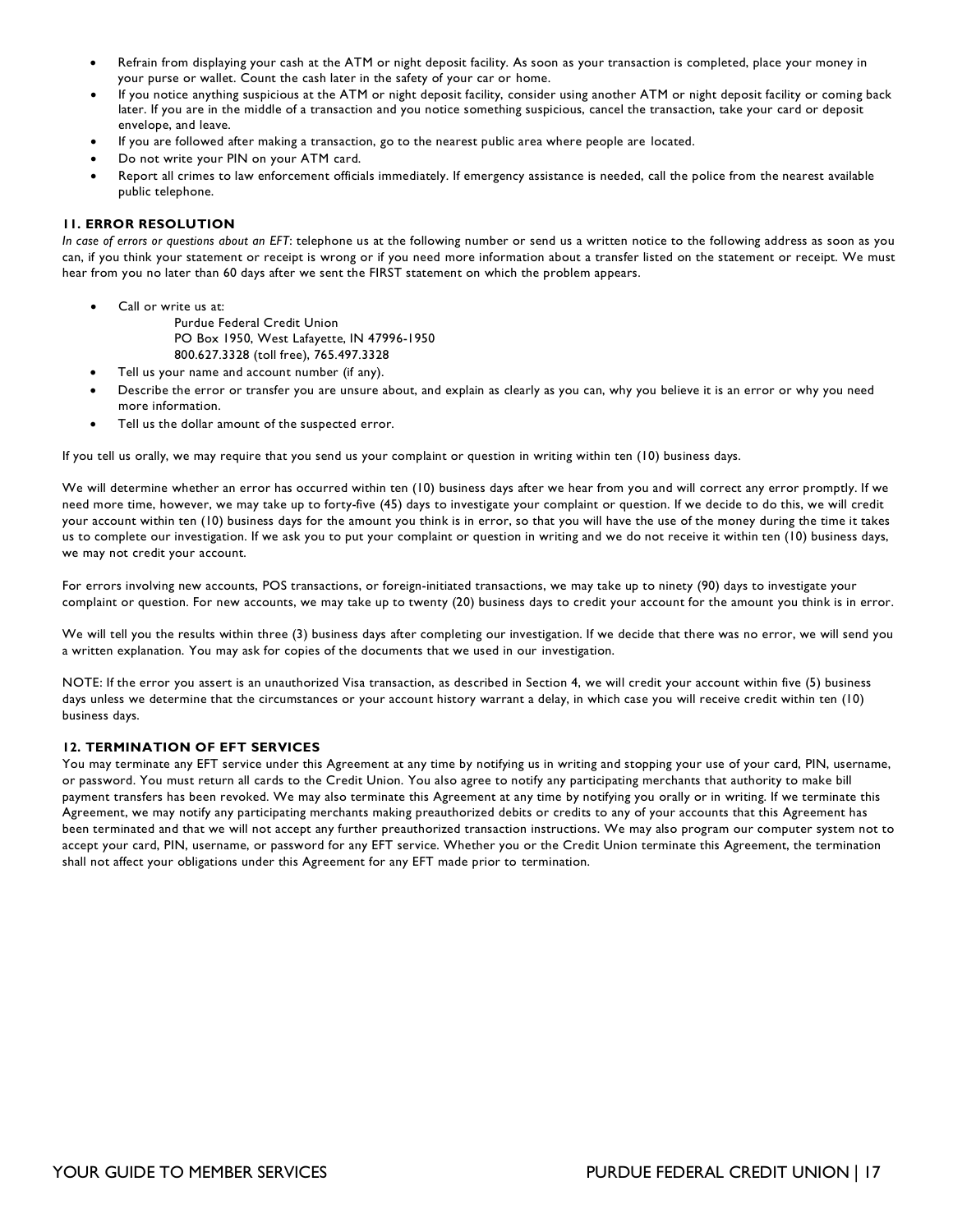# **FUNDS AVAILABILITY POLICY DISCLOSURE**

 money market, and certificate accounts. We reserve the right to delay the availability of funds deposited to savings, money market and certificate accounts for periods longer than those disclosed in this policy. Please ask us if you have a question about which accounts are affected by this policy. This disclosure describes your ability to withdraw funds from your accounts at Purdue Federal Credit Union except for funds deposited to savings,

- **a. General Policy.** Our policy is to delay the availability of funds from your check deposits. If deposited funds are not available to you on a given day, you may not withdraw the funds in cash and we may not use the funds to pay items that you have written or honor other withdrawals you request. Please note that even after we have made funds available to you and you have withdrawn the funds, you are still responsible for items you deposit or cash that are returned to us unpaid.
- **b. Business Days.** Every day is a business day except Saturdays, Sundays, and federal holidays. If you make a deposit in person during normal business hours on a business day, we will consider that day to be the day of deposit for purposes of calculating when your funds will become available. However if you make a deposit after normal business hours, on a Saturday, or on a day we are not open, we will consider that the deposit was made on the next business day we are open for the purposes of funds availability. Deposits made at a Purdue Federal Night Depository Box after 10 a.m. will be considered deposited the next business day we are open.
- **c. Same Day Availability.** The following types of deposits will usually be available for withdrawal immediately:
	- 1. Electronic direct deposits
	- 2. Wire transfers
	- 3. US Treasury checks that are payable to you
	- 4. Checks drawn on Purdue Federal Credit Union
- **d. Same Day Availability Deposit In Person.** The following types of deposits will usually be available for withdrawal immediately, if you make the deposit in person to our employee:
	- 1. Cash
	- 2. State and local government checks that are payable to you
	- 3. Cashier's, certified, and teller's checks that are payable to you
	- 4. Federal Reserve Bank checks, Federal Home Loan Bank checks, and postal money orders that are payable to you
- **e. Availability of Other Check Deposits.** The first \$225 from aggregate check deposits will be available on the day we receive your deposit and the remaining funds will be available on the second business day after deposit. For example, if you deposit two checks of \$700 each on Monday, \$225 of the deposit would be available Monday and the remaining \$1,175 will be available on Wednesday.
- **f. Holds on Other Funds.** If we cash a check for you that is drawn on another financial institution, we may withhold the availability of a corresponding amount of funds that are already in your account. Those funds will be available at the time funds from the check we cashed would have been available if you had deposited it. If we accept for deposit a check that is drawn on another financial institution, we may make funds from the deposit available for withdrawal immediately but delay your availability to withdraw a corresponding amount of funds that you have on deposit in another account with us. The funds in the other account would then not be available for withdrawal until the time periods that are described elsewhere in this disclosure for the type of check that you deposited.
- **g. When Longer Delays May Apply**. We may delay your ability to withdraw funds deposited by check into your account an additional number of days for these reasons:
	- 1. We believe a check you deposit will not be paid.
	- 2. You deposit checks totaling more than \$5,525 on any one (1) day.
	- 3. You deposit a check that has been returned unpaid.
	- 4. You have overdrawn your account repeatedly in the last six (6) months.
	- 5. There is an emergency, such as failure of communications or computer equipment.
	- 6. Instruments drawn off non-U.S. institutions (delay based upon time it takes us to collect from the foreign financial institution).

 We will notify you if we delay your ability to withdraw funds for any of these reasons, and we will tell you when the funds will be available. Funds will generally be available no later than the  $7<sup>th</sup>$  business day after the day of your deposit. We will provide you notice at the time of the deposit, unless the deposit is not made in person to our employee, or if the facts upon which a determination to invoke one of the reasons listed above to delay funds become known to us after the time of the deposit. If notice is not given at the time of deposit, we shall mail or deliver the notice to you no later than the first business day following the day the facts become known to us, or the deposit was made, whichever is later. If you will need the funds from a deposit right away, you should ask us when the funds will be available.

- **h. Special Rules for New Accounts.** If you are a new member, the following special rules may apply during the first 30 days your account is open. Funds from electronic direct deposits to your account will be available on the day we receive the deposit. Funds from deposits of cash, wire transfer, and the first \$5,525 of a day's aggregate deposits of cashier's certified, teller's traveler's, and federal, state and local government checks may be available on the first business day after the day of your deposit if the checks are payable to you. The excess over \$5,525 will be available no later than the ninth business day after the day of your deposit. If your deposit of those checks (other than a U.S. Treasury check) is not made in person to one of our employees, the first \$5,525 may not be available until the second business day after the day of your deposit. Funds from all other check deposits will be available by the fifteenth business day after the day of your deposit. It is our practice to release the hold once the check clears the issuing institution, if that is earlier than the fifteenth business day.
- **i. Deposits at Interactive Teller Machines ("ITMs").** If you make a deposit at a Purdue Federal ITM during normal business hours with a remote video teller, your deposit is considered in-person and will usually be available as detailed in subsections d through h above. Deposits made after normal business hours at a Purdue Federal ITM shall be considered as deposited to an ATM and subject to the availability set forth in j below.
- **j. Deposits at Automated Teller Machines (ATMs).** Funds from a check deposited at a Purdue Federal ATM will usually be available as detailed in subsections e through h above. Funds from a deposit made at an ATM that we do not own or operate will usually be available on the fifth business day after deposit.
- **k. Mobile Check Deposit.** Funds from checks deposited via Mobile Check Deposit will usually be available as detailed in subsections e through h above. You consent that an exception hold notice may be delivered through a phone call, text, email, or Digital Banking message.
- **l. Credit Union Service Center.** Funds from a deposit to your Purdue Federal account made at a Credit Union Shared Services Center will be available to you no later than the second business day following the business day on which the funds were deposited.
- 18 | PURDUE FEDERAL CREDIT UNION YOUR GUIDE TO MEMBER SERVICES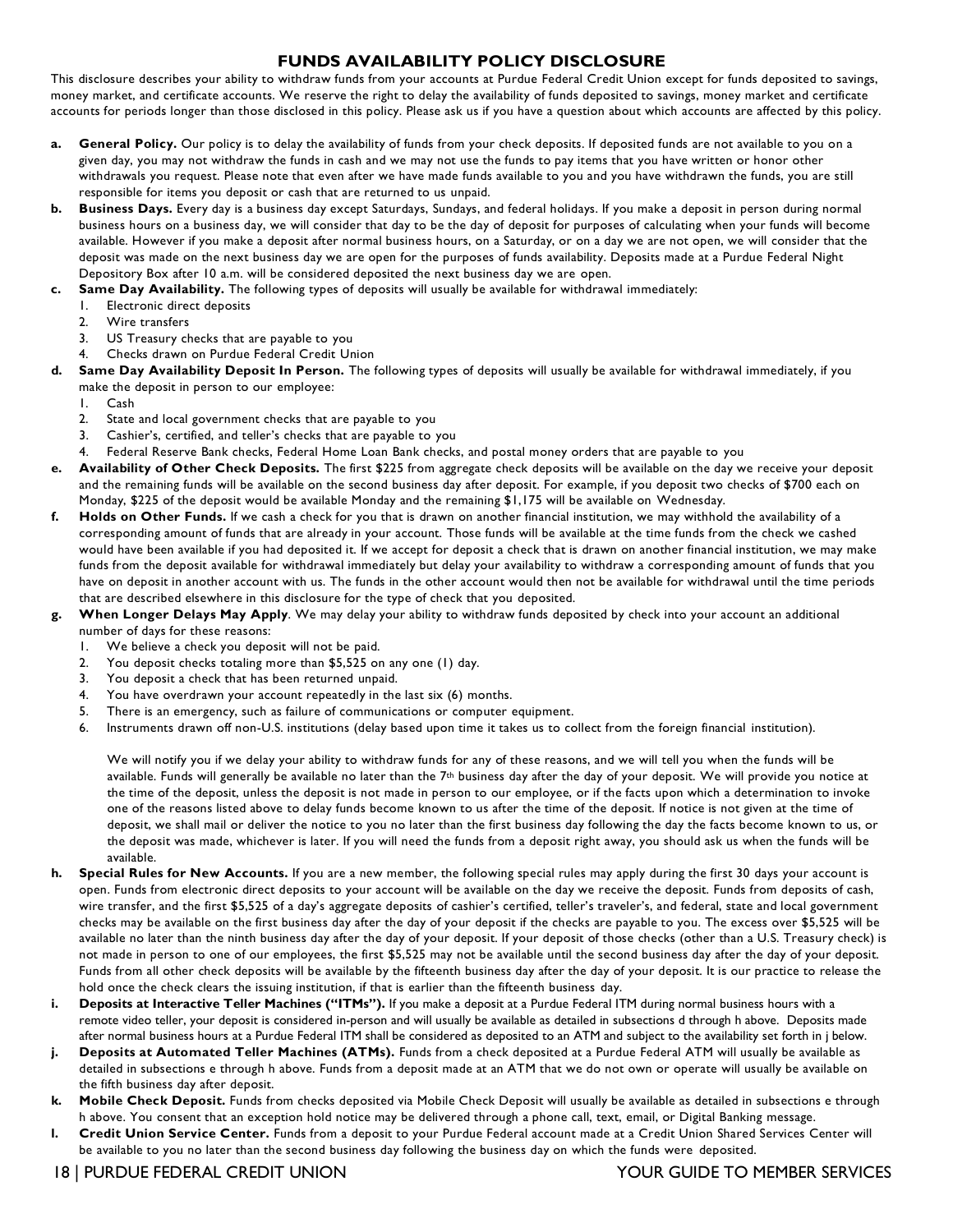# **PRIVACY NOTICE**

REVISED MARCH 2015

# **WHAT DOES PURDUE FEDERAL CREDIT UNION (PURDUE FEDERAL) DO WITH YOUR PERSONAL INFORMATION?**

 Financial institutions choose how they share your personal information. Federal law gives consumers the right to limit some, but not all sharing. Federal law also requires us to tell you how we collect, share and protect your personal information. Please read this notice carefully to understand what we do.

| What? | The types of personal information we collect and share depend on the accounts or<br>services you have with us. This information can include:<br>Social Security number and income<br>a a<br><b>II</b> account balances and payment history<br><b>II</b> credit history and credit scores                           |
|-------|--------------------------------------------------------------------------------------------------------------------------------------------------------------------------------------------------------------------------------------------------------------------------------------------------------------------|
| How?  | All financial companies need to share customers' personal information to run their<br>everyday business. In the section below, we list the reasons financial companies can share<br>their customers' personal information; the reasons Purdue Federal chooses to share; and<br>whether you can limit this sharing. |

| Reasons we can share your personal information                                                                                                                                             | <b>Does Purdue Federal</b><br>share? | Can you limit this<br>sharing? |
|--------------------------------------------------------------------------------------------------------------------------------------------------------------------------------------------|--------------------------------------|--------------------------------|
| For our everyday business purposes-<br>such as to process your transactions, maintain your<br>account(s), respond to court orders and legal<br>investigations, or report to credit bureaus | <b>Yes</b>                           | <b>No</b>                      |
| For our marketing purposes-<br>to offer our products and services to you                                                                                                                   | <b>Yes</b>                           | <b>No</b>                      |
| For joint marketing with other financial companies                                                                                                                                         | <b>Yes</b>                           | <b>No</b>                      |
| For our affiliates' everyday business purposes-<br>information about your transactions and experiences                                                                                     | <b>No</b>                            | We don't share                 |
| For our affiliates' everyday business purposes-<br>information about your creditworthiness                                                                                                 | No                                   | We don't share                 |
| For our affiliates to market to you                                                                                                                                                        | <b>No</b>                            | We don't share                 |
| For nonaffiliates to market to you                                                                                                                                                         | No                                   | We don't share                 |

Call toll free 800.627.3328, send us an email at mbrservice@purduefed.com, or write to us at: PO Box 1950, West Lafayette, IN 47996-1950.